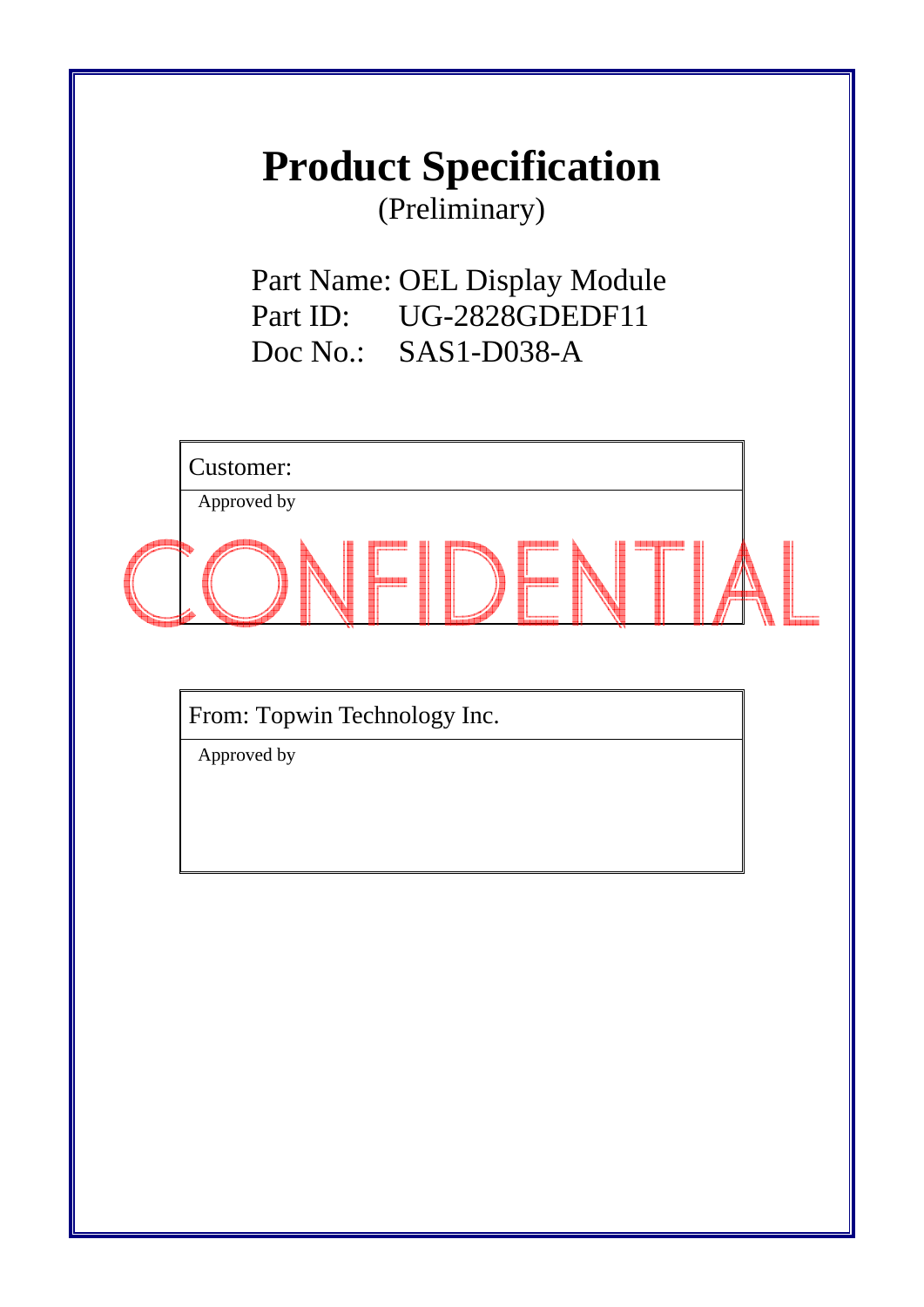# *Revised History*

| Part Number    | Revision    | <b>Revision Content</b> | Revised on       |
|----------------|-------------|-------------------------|------------------|
| UG-2828GDEDF11 | $\mathbf A$ | New                     | October 15, 2008 |
|                |             |                         |                  |
|                |             |                         |                  |
|                |             |                         |                  |
|                |             |                         |                  |
|                |             |                         |                  |
|                |             |                         |                  |
|                |             |                         |                  |
|                |             |                         |                  |
|                |             |                         |                  |
|                |             |                         |                  |
|                |             |                         |                  |
|                |             |                         |                  |
|                |             |                         |                  |
|                |             |                         |                  |
|                |             |                         |                  |
|                |             |                         |                  |
|                |             |                         |                  |
|                |             |                         |                  |
|                |             |                         |                  |
|                |             |                         |                  |
|                |             |                         |                  |
|                |             |                         |                  |
|                |             |                         |                  |
|                |             |                         |                  |
|                |             |                         |                  |
|                |             |                         |                  |
|                |             |                         |                  |
|                |             |                         |                  |
|                |             |                         |                  |
|                |             |                         |                  |
|                |             |                         |                  |
|                |             |                         |                  |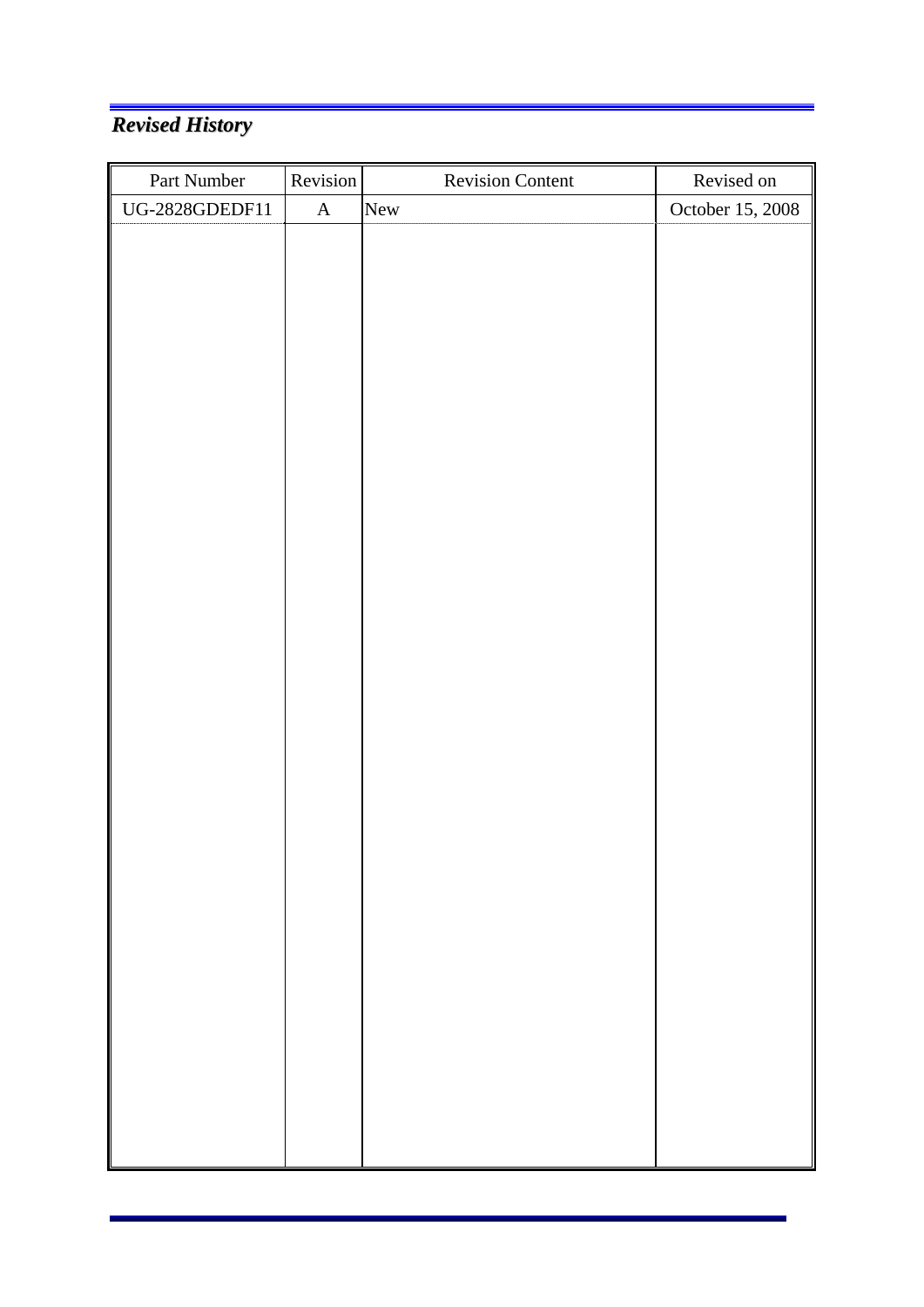# **Contents**

| 1. |     |  |
|----|-----|--|
|    | 1.1 |  |
|    | 1.2 |  |
|    | 1.3 |  |
|    | 1.4 |  |
|    | 1.5 |  |
|    | 1.6 |  |
|    |     |  |
| 3. |     |  |
|    | 3.1 |  |
|    | 3.2 |  |
|    | 3.3 |  |
|    |     |  |
|    |     |  |
|    |     |  |
|    |     |  |
|    |     |  |
|    |     |  |
|    |     |  |
|    |     |  |
|    |     |  |
|    | 4.3 |  |
|    |     |  |
|    |     |  |
|    | 5.1 |  |
|    | 5.2 |  |
|    | 5.3 |  |
|    |     |  |
|    | 6.1 |  |
|    | 6.2 |  |
|    | 6.3 |  |
|    |     |  |
|    |     |  |
|    |     |  |
|    |     |  |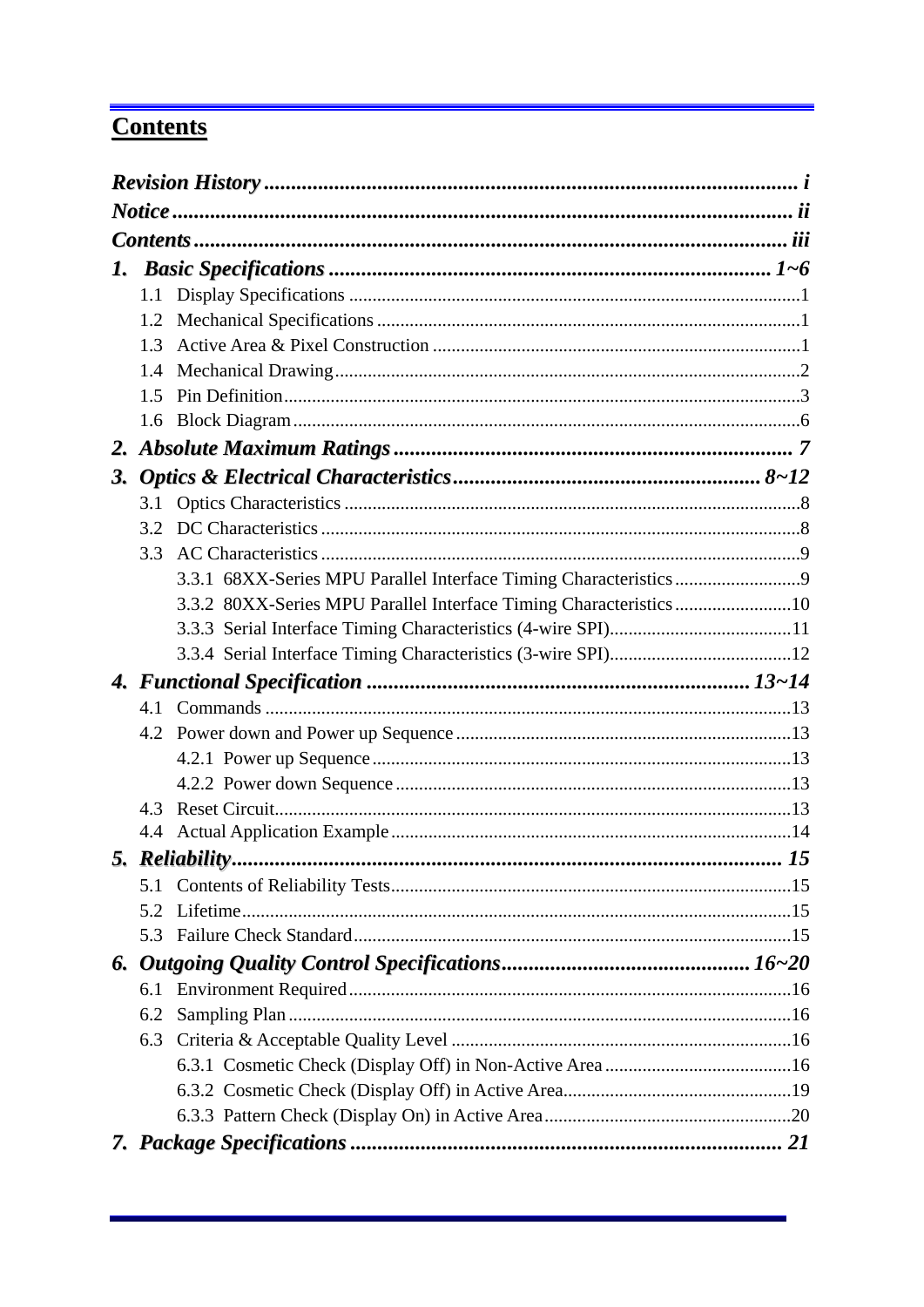|  | 8. Precautions When Using These OEL Display Modules 22~24 |  |
|--|-----------------------------------------------------------|--|
|  |                                                           |  |
|  |                                                           |  |
|  |                                                           |  |
|  |                                                           |  |
|  |                                                           |  |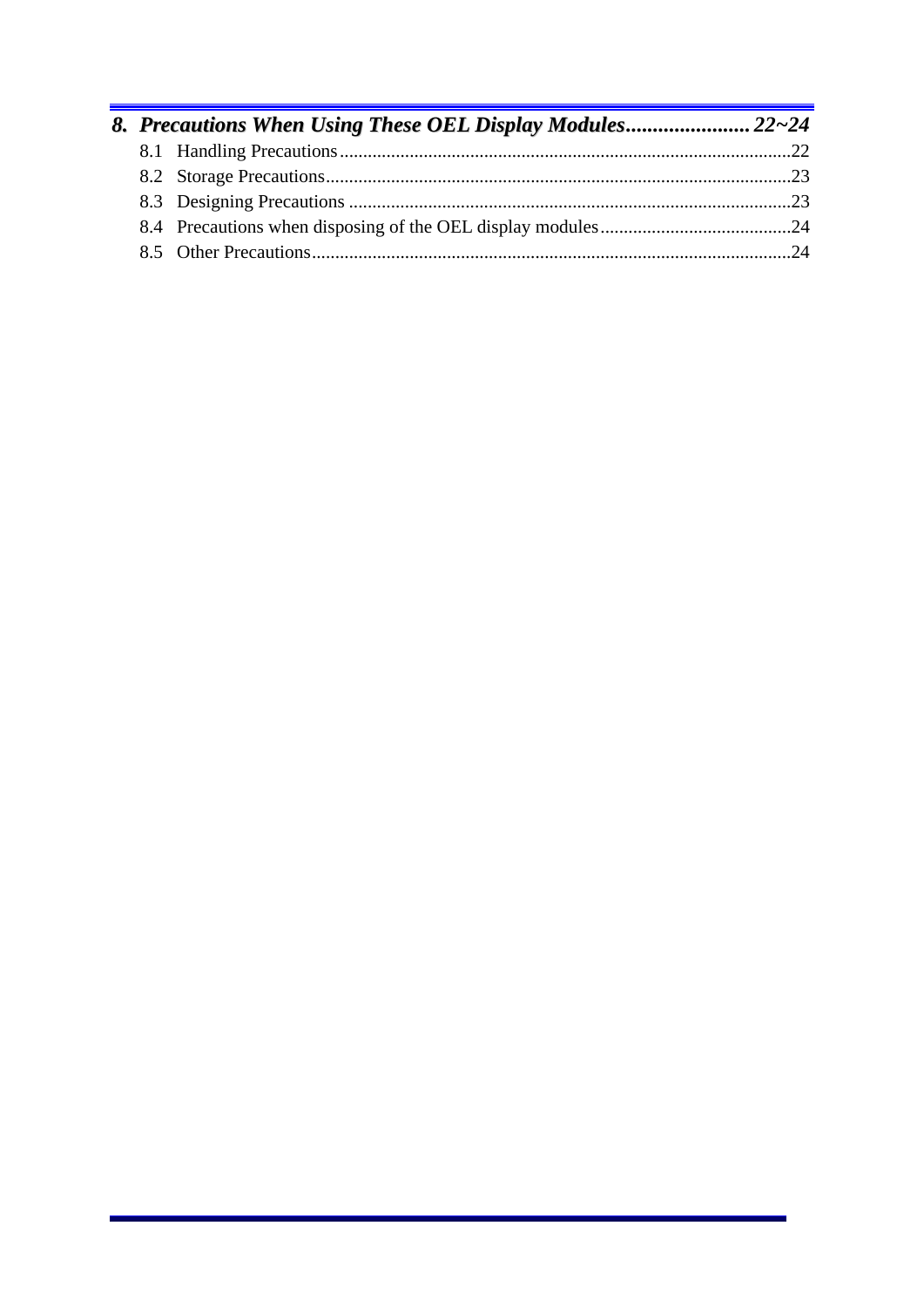### *1. Basic Specifications*

#### **1.1 Display Specifications**

- 1) Display Mode: Passive Matrix
- 2) Display Color: 262,144 Colors (Maximum)
- 3) Drive Duty: 1/128 Duty

#### **1.2 Mechanical Specifications**

- 1) Outline Drawing: According to the annexed outline drawing
- 2) Number of Pixels:  $128 (RGB) \times 128$
- 3) Panel Size:  $33.80 \times 34.00 \times 1.60$  (mm)
- 4) Active Area: 26.855 × 26.864 (mm)
- 5) Pixel Pitch:  $0.07 \times 0.21$  (mm)
- 6) Pixel Size:  $0.045 \times 0.194$  (mm)
- 7) Weight: 3.75 (g)



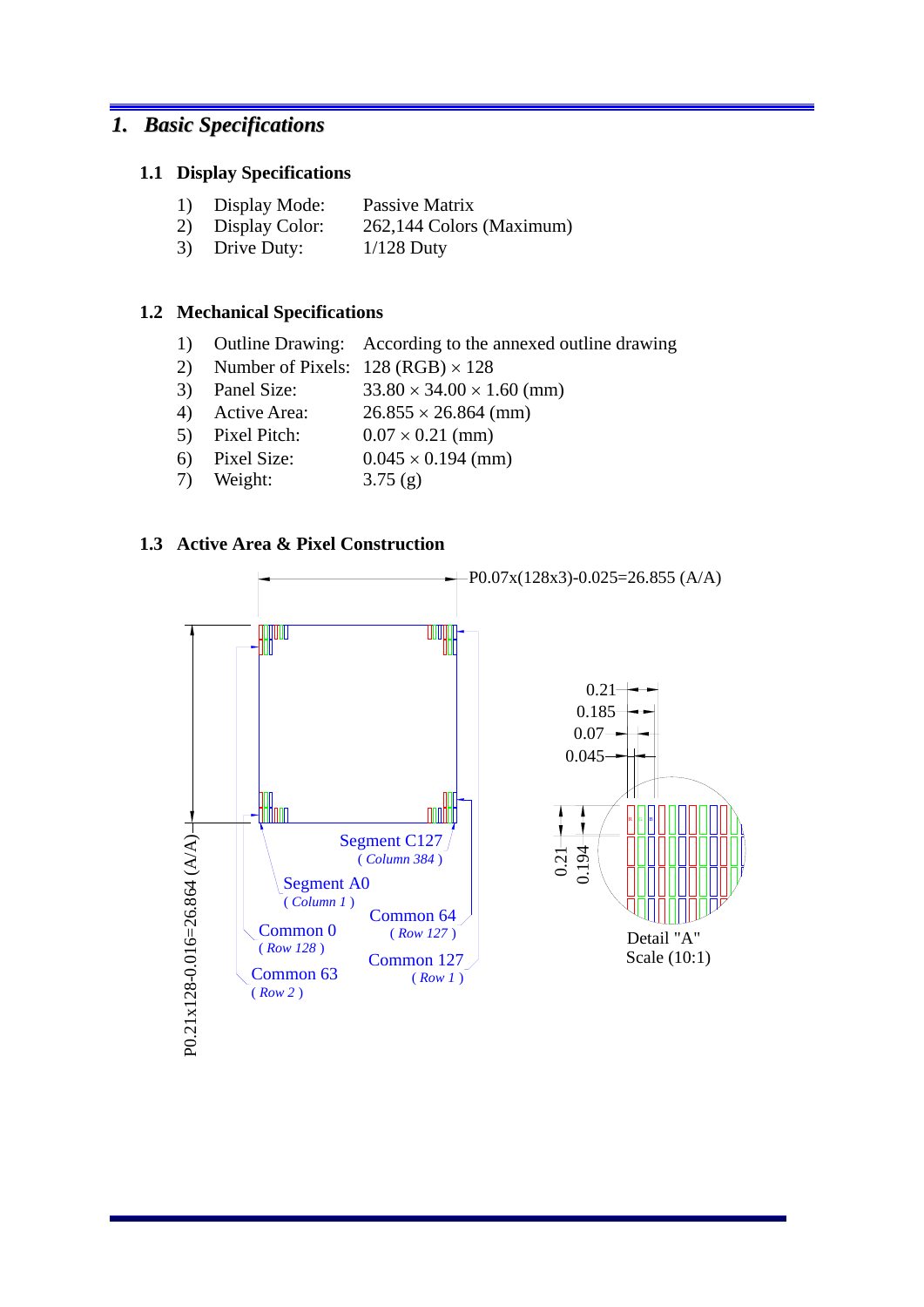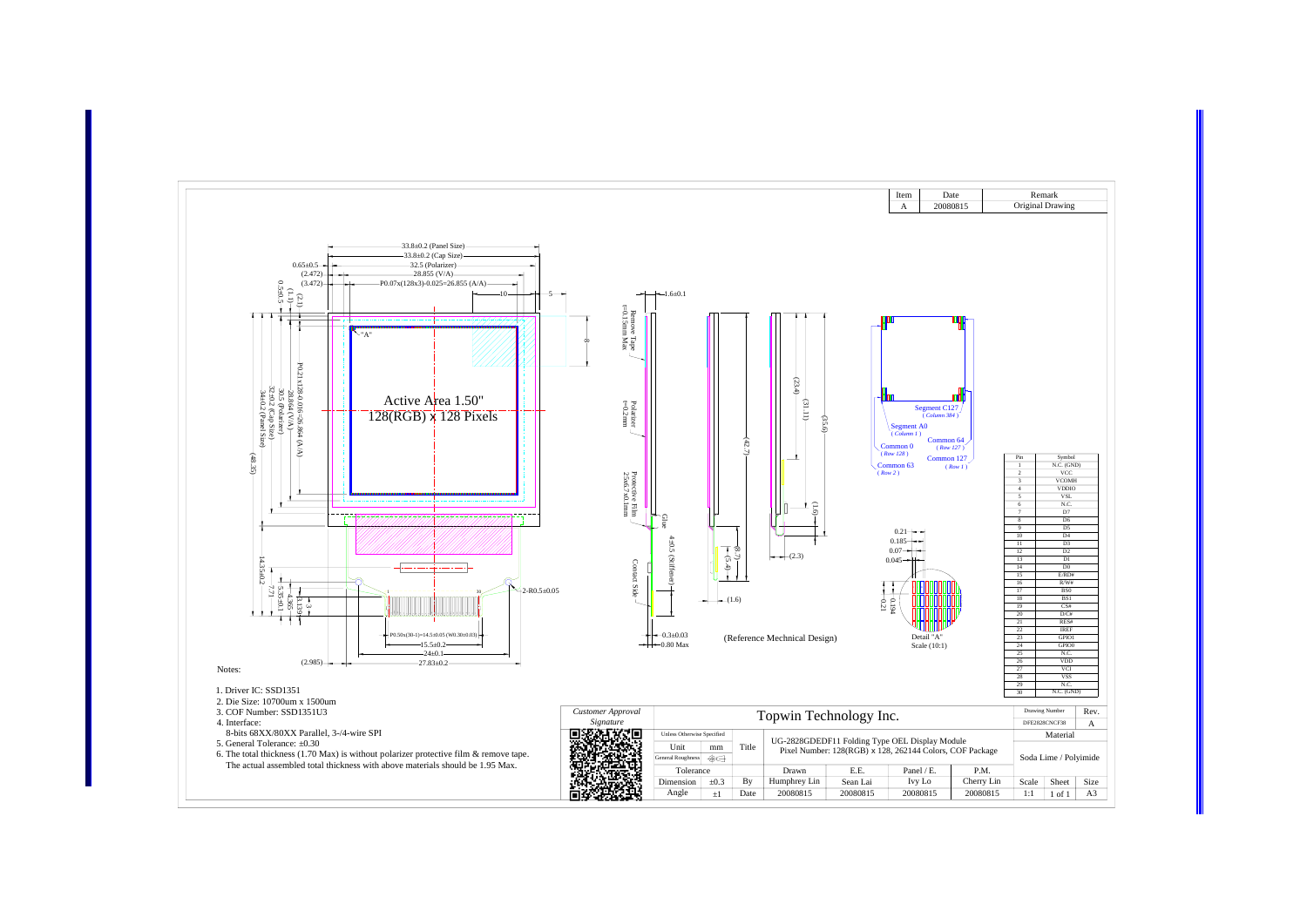### **1.5 Pin Definition**

| <b>Pin Number</b>          | <b>Symbol</b>              | <b>Type</b>  | <b>Function</b>                                                                                                                                                                                                                                                                                 |
|----------------------------|----------------------------|--------------|-------------------------------------------------------------------------------------------------------------------------------------------------------------------------------------------------------------------------------------------------------------------------------------------------|
| <b>Power Supply</b>        |                            |              |                                                                                                                                                                                                                                                                                                 |
| 27                         | <b>VCI</b>                 | $\mathbf{P}$ | <b>Power Supply for Operation</b><br>This is a voltage supply pin. It must be connected to<br>external source $\&$ always be equal to or higher than VDD<br>& VDDIO.                                                                                                                            |
| 26                         | <b>VDD</b>                 | $\mathbf{P}$ | <b>Power Supply for Core Logic Circuit</b><br>This is a voltage supply pin which is regulated internally<br>from VCI. A capacitor should be connected between<br>this pin & VSS under all circumstances.                                                                                        |
| $\overline{4}$             | <b>VDDIO</b>               | $\mathbf{P}$ | Power Supply for I/O Pin<br>This pin is a power supply pin of I/O buffer. It should<br>be connected to VCI or external source. All I/O signal<br>should have VIH reference to VDDIO. When I/O signal<br>pins (BS0~BS1, D0~D7, control signals) pull high,<br>they should be connected to VDDIO. |
| 28                         | <b>VSS</b>                 | $\mathbf{P}$ | Ground of OEL System<br>This is a ground pin. It also acts as a reference for the<br>logic pins, the OEL driving voltages, and the analog<br>circuits. It must be connected to external ground.                                                                                                 |
| $\overline{2}$             | <b>VCC</b>                 | $\mathbf{P}$ | <b>Power Supply for OEL Panel</b><br>This is the most positive voltage supply pin of the chip.<br>It must be connected to external source.                                                                                                                                                      |
| <b>Driver</b>              |                            |              |                                                                                                                                                                                                                                                                                                 |
| 22                         | <b>IREF</b>                | $\mathbf I$  | Current Reference for Brightness Adjustment<br>This pin is segment current reference pin. A resistor<br>should be connected between this pin and VSS.<br>Set the<br>current lower than 12.5uA.                                                                                                  |
| 3                          | <b>VCOMH</b>               | $\mathbf{P}$ | Voltage Output High Level for COM Signal<br>This pin is the input pin for the voltage output high level<br>for COM signals.<br>A tantalum capacitor should be<br>connected between this pin and VSS.                                                                                            |
| C                          | VSL                        | P            | Voltage Output Low Level for SEG Signal<br>This is segment voltage reference pin.<br>When external VSL is not used, this pin should be left<br>open.<br>When external VSL is used, this pin should connect with<br>resistor and diode to ground.                                                |
| <b>External IC Control</b> |                            |              |                                                                                                                                                                                                                                                                                                 |
| 24<br>23                   | GPIO <sub>0</sub><br>GPIO1 | $\rm LO$     | General Purpose Input/Output<br>These pins could be left open individually or have signal<br>They are able to use as the external<br>inputted/outputted.<br>DC/DC converter circuit enabled/disabled control or other<br>applications.                                                          |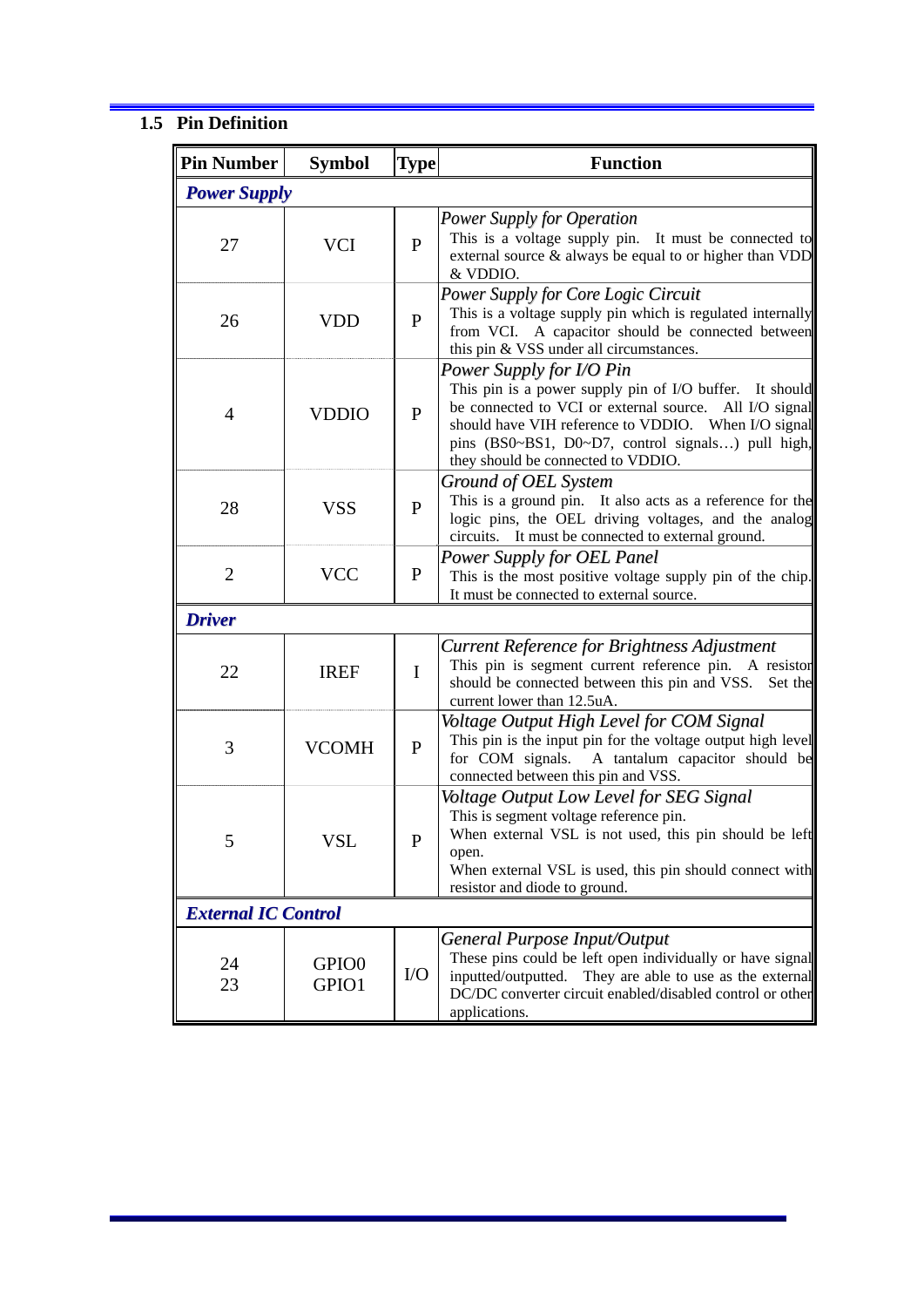# **1.5 Pin Definition (Continued)**

| <b>Pin Number</b> | <b>Symbol</b>          | $IO$        | <b>Function</b>                                                                                                                                                                                                                                                                                                                                                                                                                                                                                                               |                                                       |                                                                             |
|-------------------|------------------------|-------------|-------------------------------------------------------------------------------------------------------------------------------------------------------------------------------------------------------------------------------------------------------------------------------------------------------------------------------------------------------------------------------------------------------------------------------------------------------------------------------------------------------------------------------|-------------------------------------------------------|-----------------------------------------------------------------------------|
| <b>Interface</b>  |                        |             |                                                                                                                                                                                                                                                                                                                                                                                                                                                                                                                               |                                                       |                                                                             |
| 17<br>18          | B <sub>S0</sub><br>BS1 | $\bf{I}$    | <b>Communicating Protocol Select</b><br>These pins are MCU interface selection input.<br>following table:<br>3-wire SPI<br>4-wire SPI<br>68XX-parallel (8-bit)<br>80XX-parallel (8-bit)                                                                                                                                                                                                                                                                                                                                       | B <sub>S0</sub><br>1<br>$\mathbf{0}$<br>1<br>$\theta$ | See the<br>BS1<br>$\boldsymbol{0}$<br>$\boldsymbol{0}$<br>1<br>$\mathbf{1}$ |
| 21                | RES#                   | $\mathbf I$ | <b>Power Reset for Controller and Driver</b><br>This pin is reset signal input. When the pin is low,<br>initialization of the chip is executed.                                                                                                                                                                                                                                                                                                                                                                               |                                                       |                                                                             |
| 19                | CS#                    | $\mathbf I$ | <b>Chip Select</b><br>This pin is the chip select input. The chip is enabled for<br>MCU communication only when CS# is pulled low.                                                                                                                                                                                                                                                                                                                                                                                            |                                                       |                                                                             |
| 20                | D/C#                   | $\bf{I}$    | Data/Command Control<br>This pin is Data/Command control pin. When the pin is<br>pulled high, the input at D7~D0 is treated as display data.<br>When the pin is pulled low, the input at $D7~D0$ will be<br>transferred to the command register.<br>relationship to MCU interface signals, please refer to the<br>Timing Characteristics Diagrams.<br>When 3-wire serial mode is selected, this pin must be<br>connected to VSS.                                                                                              |                                                       | For detail                                                                  |
| 15                | E/RD#                  | $\bf{I}$    | Read/Write Enable or Read<br>This pin is MCU interface input. When interfacing to a<br>68XX-series microprocessor, this pin will be used as the<br>Enable (E) signal. Read/write operation is initiated when<br>this pin is pulled high and the CS# is pulled low.<br>When connecting to an 80XX-microprocessor, this pin<br>receives the Read (RD#) signal. Data read operation is<br>initiated when this pin is pulled low and CS# is pulled<br>low.<br>When serial mode is selected, this pin must be connected<br>to VSS. |                                                       |                                                                             |
| 16                | R/W#                   | I           | <b>Read/Write Select or Write</b><br>This pin is MCU interface input.<br>68XX-series microprocessor, this pin will be used as<br>Read/Write $(R/W#)$ selection input. Pull this pin to<br>"High" for read mode and pull it to "Low" for write<br>mode.<br>When 80XX interface mode is selected, this pin will be<br>the Write (WR#) input. Data write operation is initiated<br>when this pin is pulled low and the CS# is pulled low.<br>When serial mode is selected, this pin must be connected<br>to VSS.                 | When interfacing to a                                 |                                                                             |
| $7 - 14$          | D7~D0                  | I/O         | Host Data Input/Output Bus<br>These pins are 8-bit bi-directional data bus to be<br>connected to the microprocessor's data bus.<br>mode is selected, D1 will be the serial data input SDIN<br>and D0 will be the serial clock input SCLK.<br>Unused pins must be connected to VSS except for D2.                                                                                                                                                                                                                              |                                                       | When serial                                                                 |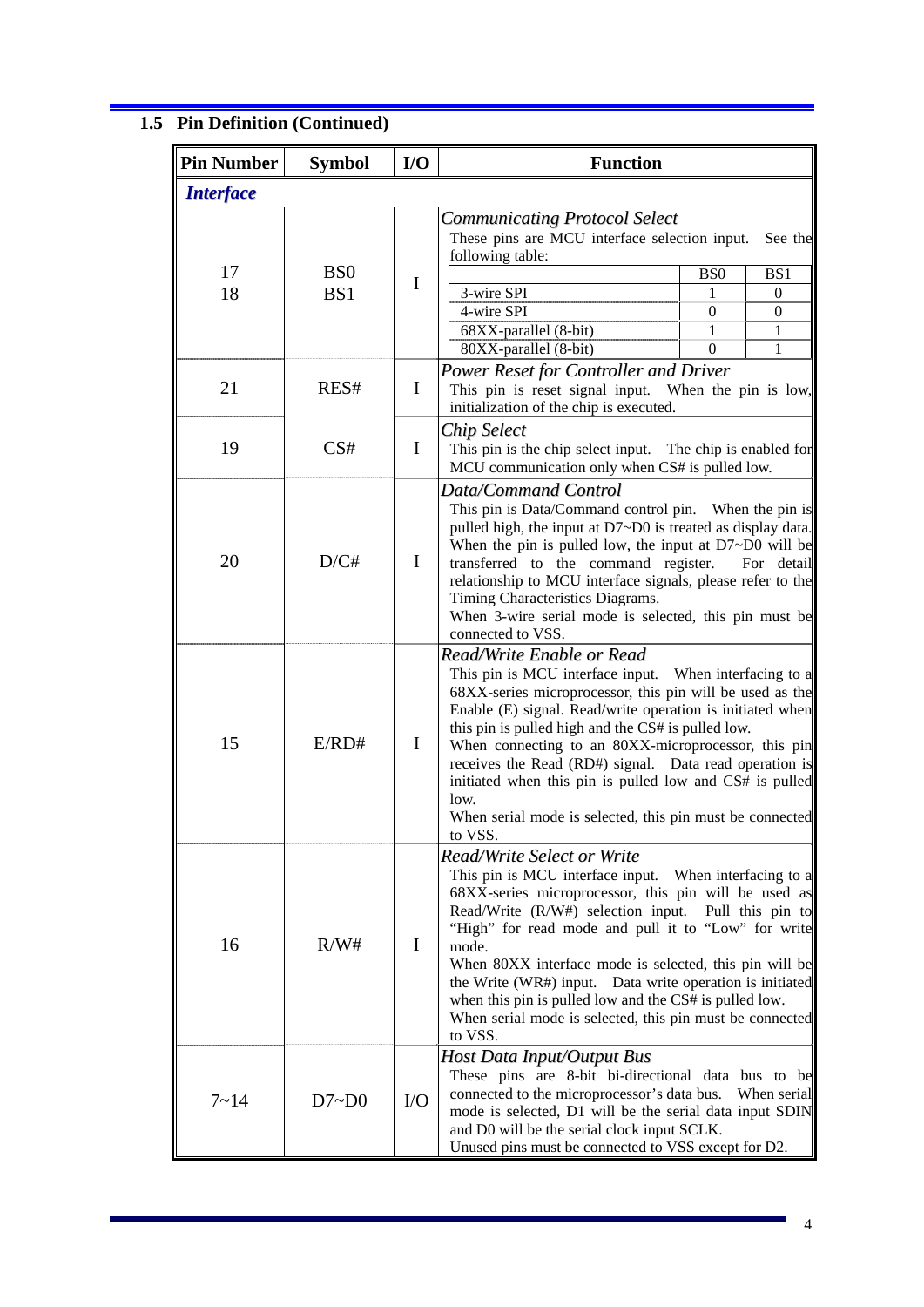# **1.5 Pin Definition (Continued)**

| ∥Pin Number<br><b>Symbol</b> |            | $U$ | <b>Function</b>                                                                                                                                                                  |  |
|------------------------------|------------|-----|----------------------------------------------------------------------------------------------------------------------------------------------------------------------------------|--|
| <b>Reserve</b>               |            |     |                                                                                                                                                                                  |  |
| 6, 25, 29                    | N.C.       |     | Reserved Pin<br>The N.C. pins between function pins are reserved for<br>compatible and flexible design.                                                                          |  |
| 1,30                         | N.C. (GND) |     | <b>Reserved Pin (Supporting Pin)</b><br>The supporting pins can reduce the influences from<br>stresses on the function pins. These pins must be<br>connected to external ground. |  |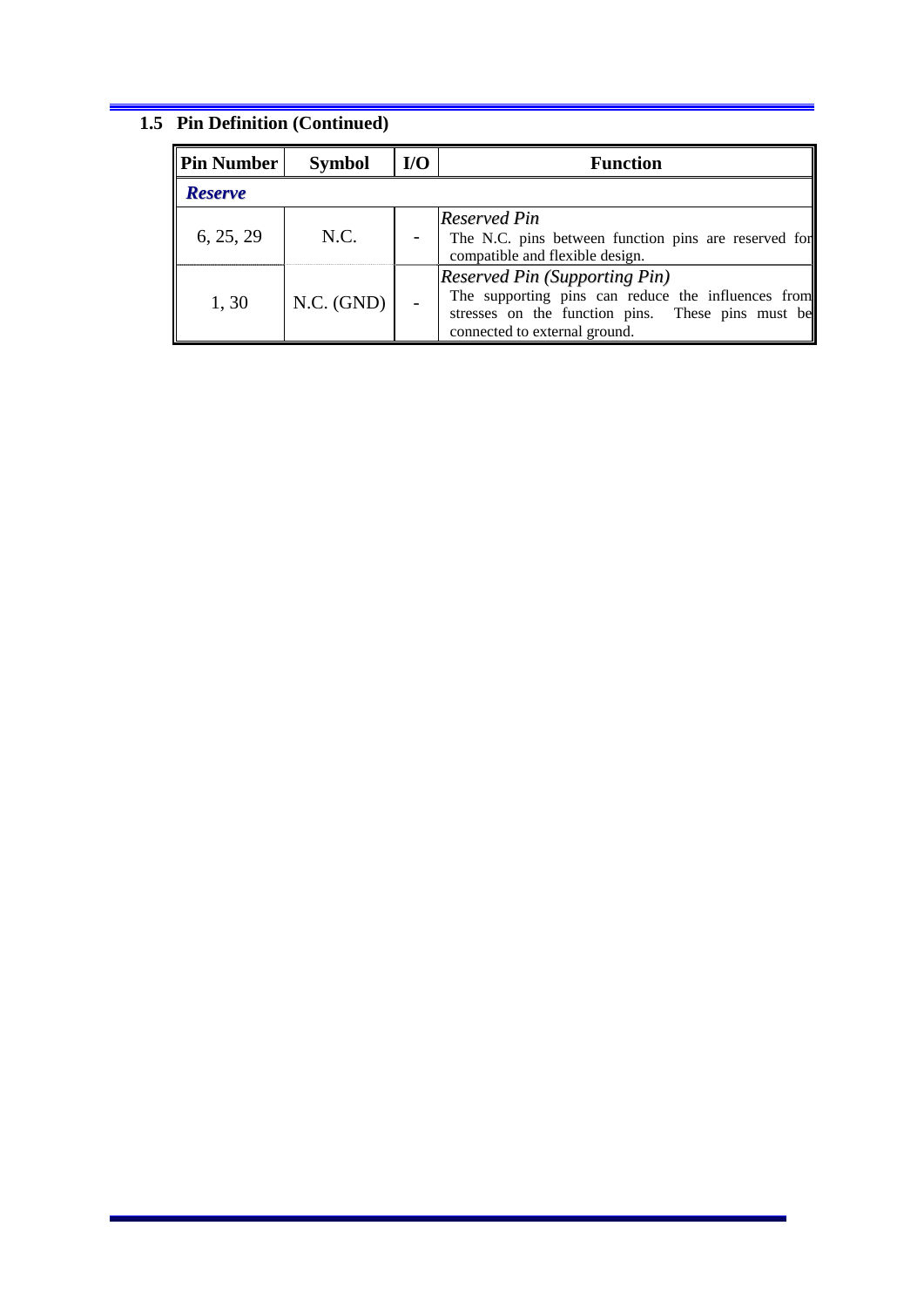

MCU Interface Selection: BS0 and BS1 Pins connected to MCU interface: D7~D0, E/RD#, R/W#, CS#, D/C#, and RES#

| $0.1 \mu F$                                        |
|----------------------------------------------------|
| $4.7 \mu F$                                        |
| $10\mu F$                                          |
| $1 \mu F$                                          |
| 4.7uF / 25V Tantalum Capacitor                     |
| $560k\Omega$ , R1 = (Voltage at IREF – VSS) / IREF |
| $50\Omega$ , $1/4W$                                |
| ≤1.4V, 0.5W                                        |
|                                                    |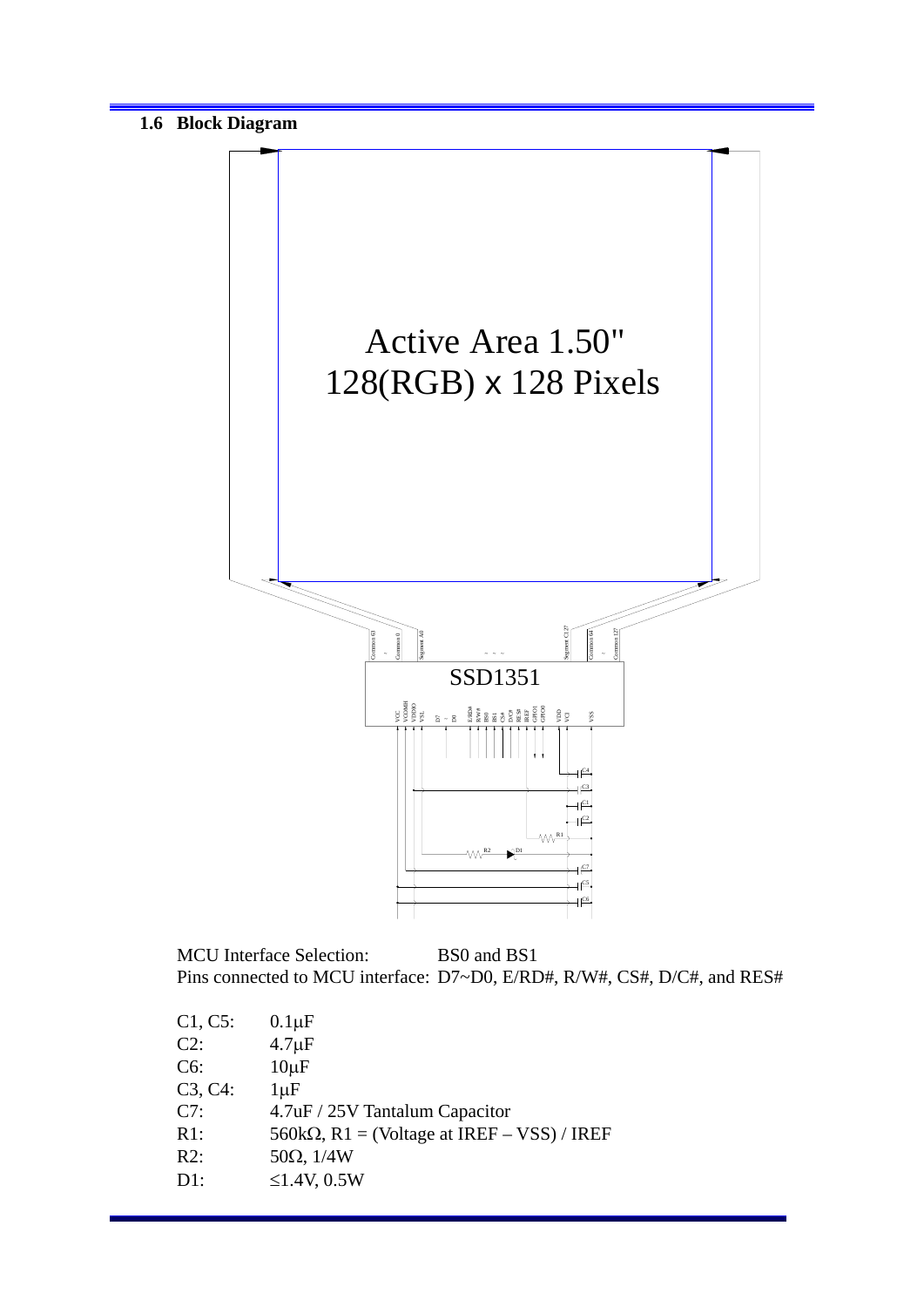### *2. Absolute Maximum Ratings*

| Parameter                    | <b>Symbol</b>      | Min    | Max      | Unit        | <b>Notes</b> |
|------------------------------|--------------------|--------|----------|-------------|--------------|
| Supply Voltage for Operation | $\rm V_{CI}$       | $-0.3$ | 4        |             | 1, 2         |
| Supply Voltage for Logic     | $\rm V_{DD}$       | $-0.5$ | 2.75     |             | 1, 2         |
| Supply Voltage for I/O Pins  | $V_{DDIO}$         | $-0.5$ | $V_{CI}$ | W           | 1, 2         |
| Supply Voltage for Display   | $\rm V_{CC}$       | $-0.5$ | 16       | 77          | 1, 2         |
| <b>Operating Temperature</b> | $T_{OP}$           | $-30$  | 70       | $\circ$ C   |              |
| <b>Storage Temperature</b>   | $\mathrm{T_{STG}}$ | $-40$  | 80       | $^{\circ}C$ |              |

Note 1: All the above voltages are on the basis of "VSS =  $0V$ ".

Note 2: When this module is used beyond the above absolute maximum ratings, permanent breakage of the module may occur. Also, for normal operations, it is desirable to use this module under the conditions according to Section 3. "Optics & Electrical Characteristics". If this module is used beyond these conditions, malfunctioning of the module can occur and the reliability of the module may deteriorate.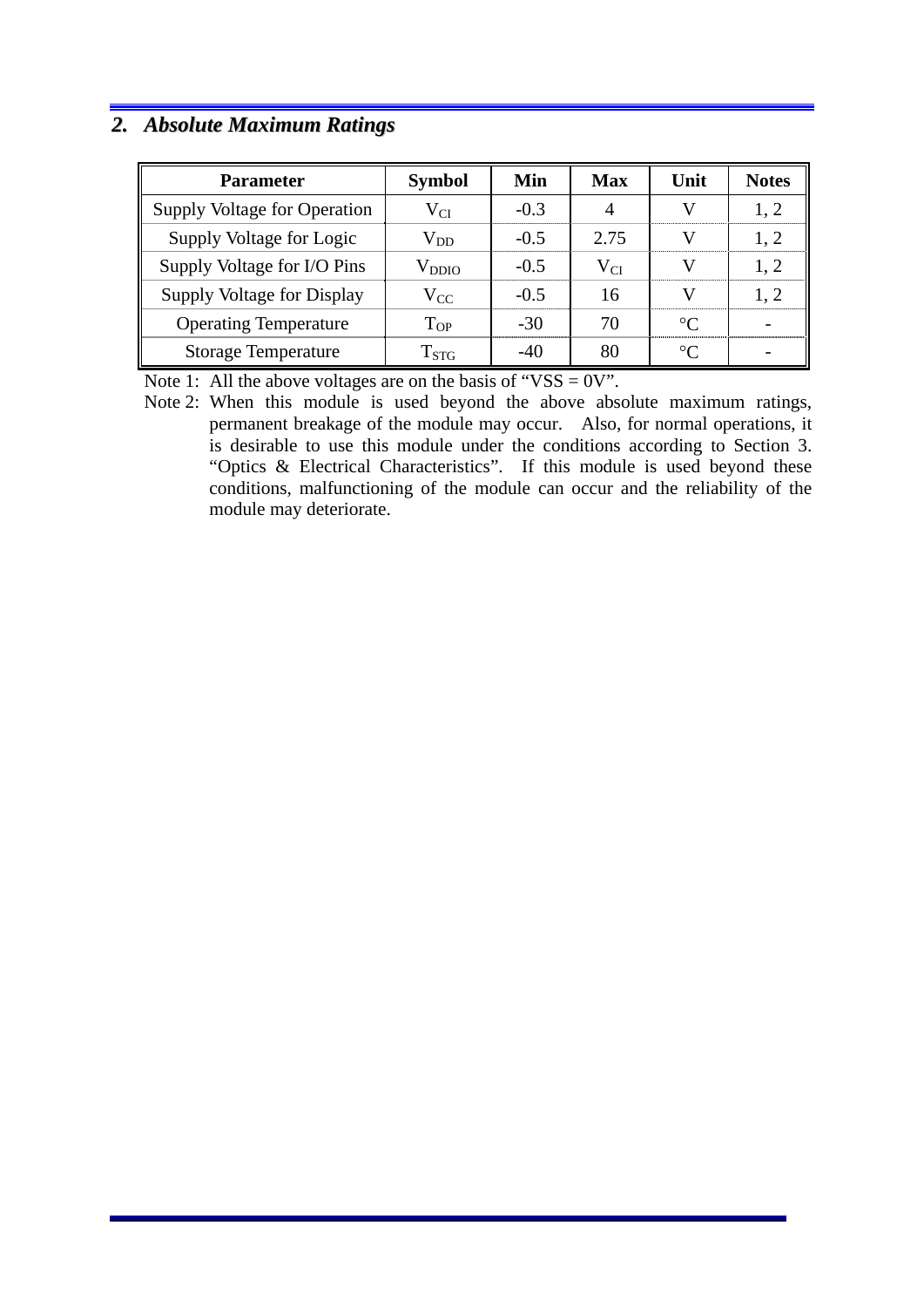### *3. Optics & Electrical Characteristics*

#### **3.1 Optics Characteristics**

| <b>Characteristics</b>    | <b>Symbol</b> | <b>Conditions</b>                 | Min  | <b>Typ</b> | <b>Max</b>               | Unit              |
|---------------------------|---------------|-----------------------------------|------|------------|--------------------------|-------------------|
| Brightness (White)        | $L_{\rm br}$  | <b>With Polarizer</b><br>(Note 3) | 70   | 90         | $\overline{\phantom{0}}$ | cd/m <sup>2</sup> |
| C.I.E. (White)            | (x)           | With Polarizer                    | 0.26 | 0.30       | 0.34                     |                   |
|                           | (y)           |                                   | 0.29 | 0.33       | 0.37                     |                   |
|                           | (x)           | <b>With Polarizer</b>             | 0.60 | 0.64       | 0.68                     |                   |
| C.I.E. (Red)              | (y)           |                                   | 0.30 | 0.34       | 0.38                     |                   |
| C.I.E. (Green)            | (x)           | With Polarizer                    | 0.27 | 0.31       | 0.35                     |                   |
|                           | (y)           | 0.58                              | 0.62 | 0.66       |                          |                   |
|                           | (x)           | With Polarizer                    | 0.10 | 0.14       | 0.18                     |                   |
| $C.I.E.$ (Blue)           | (y)           |                                   | 0.12 | 0.16       | 0.20                     |                   |
| <b>Dark Room Contrast</b> | <b>CR</b>     |                                   |      | >2000:1    |                          |                   |
| View Angle                |               |                                   | >160 |            |                          | degree            |

\* Optical measurement taken at  $V_{CI} = 2.8V$ ,  $V_{CC} = 13V$ .

Software configuration follows Section 4.4 Initialization.

### **3.2 DC Characteristics**

| <b>Characteristics</b>          | <b>Symbol</b>          | <b>Conditions</b>                                  | Min                   | Typ                      | <b>Max</b>            | Unit        |
|---------------------------------|------------------------|----------------------------------------------------|-----------------------|--------------------------|-----------------------|-------------|
| Supply Voltage for Operation    | $V_{CI}$               |                                                    | 2.4                   | 2.8                      | 3.5                   | V           |
| Supply Voltage for Logic        | $V_{DD}$               |                                                    | 2.4                   | 2.5                      | 2.6                   | V           |
| Supply Voltage for I/O Pins     | $V_{DDIO}$             |                                                    | 1.65                  | 1.8                      | $V_{CI}$              | V           |
| Supply Voltage for Display      | $V_{CC}$               | Note 3                                             | 12.5                  | 13                       | 13.5                  | $\mathbf V$ |
| High Level Input                | $\rm V_{IH}$           |                                                    | $0.8 \times V_{DDIO}$ |                          | $V_{DDIO}$            | V           |
| Low Level Input                 | $V_{IL}$               |                                                    | $\Omega$              | $\overline{\phantom{a}}$ | $0.2 \times V_{DDIO}$ | $\mathbf V$ |
| <b>High Level Output</b>        | $V_{OH}$               | $I_{out} = 100\mu A$ , 3.3MHz $0.9\times V_{DDIO}$ |                       | $\overline{\phantom{0}}$ | $V_{DDIO}$            | V           |
| Low Level Output                | $V_{OL}$               | $I_{out} = 100\mu A$ , 3.3MHz                      | $\overline{0}$        |                          | $0.1 \times V_{DDIO}$ | V           |
| Operating Current for $V_{CI}$  | $I_{CI}$               |                                                    |                       | 240                      | 300                   | $\mu A$     |
|                                 |                        | Note 4                                             |                       | 23.2                     | 29.0                  | mA          |
| Operating Current for $V_{CC}$  | $I_{CC}$               | Note 5                                             |                       | 33.4                     | 41.8                  | mA          |
| Sleep Mode Current for $V_{CI}$ | $ICI$ , SLEEP          |                                                    |                       | 1                        | 5                     | $\mu A$     |
| Sleep Mode Current for $V_{CC}$ | $I_{\text{CC, SLEEP}}$ |                                                    |                       | 1                        | 5                     | μA          |

Note 3: Brightness  $(L_{br})$  and Supply Voltage for Display (V<sub>CC</sub>) are subject to the change of the panel characteristics and the customer's request.

Note 4:  $V_{CI} = 2.8V$ ,  $V_{CC} = 13V$ , 50% Display Area Turn on.

Note 5:  $V_{CI} = 2.8V$ ,  $V_{CC} = 13V$ , 100% Display Area Turn on.

\* Software configuration follows Section 4.4 Initialization.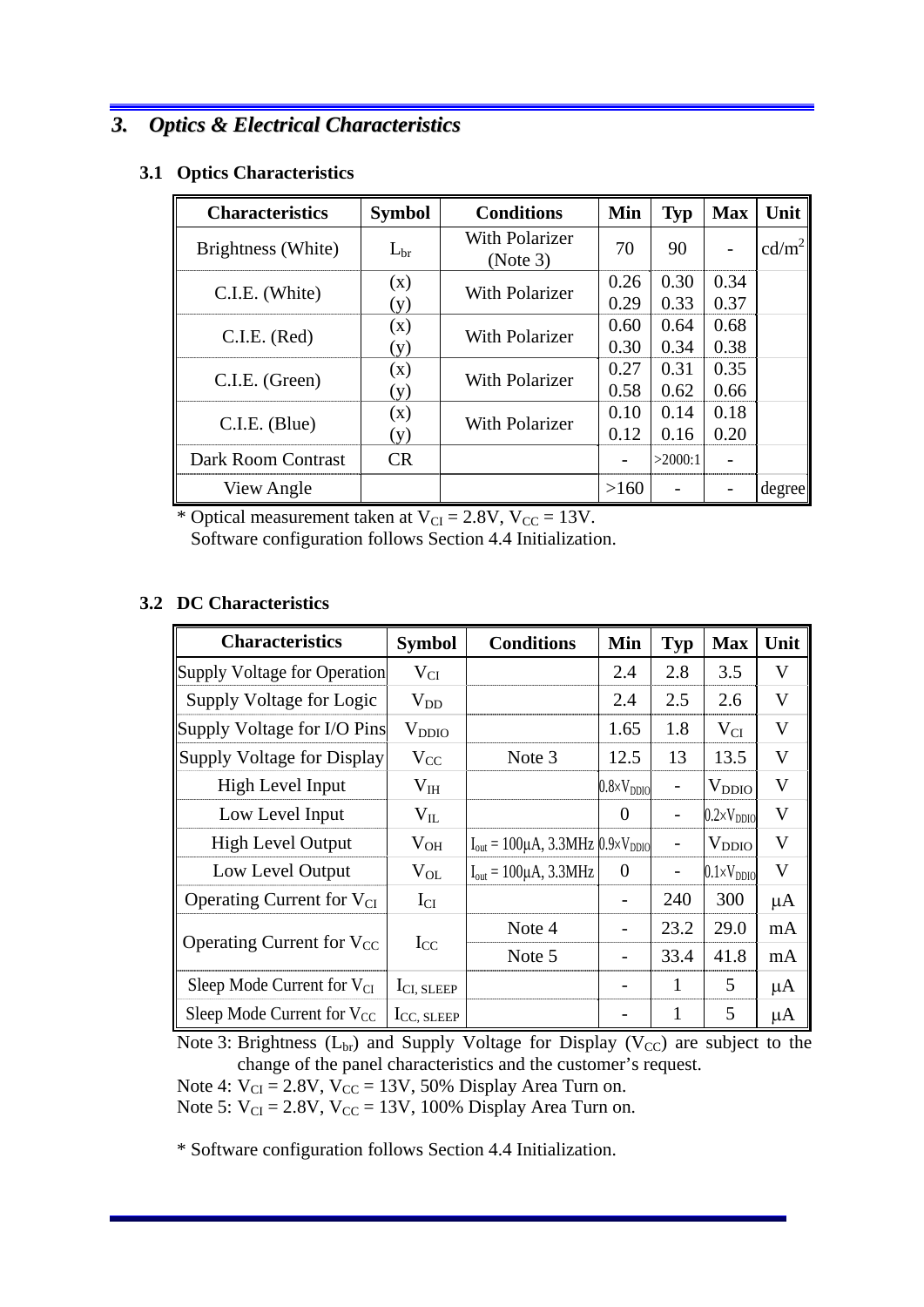### **3.3 AC Characteristics**

| <b>Symbol</b>    | <b>Description</b>                   | Min      | <b>Max</b> | Unit |
|------------------|--------------------------------------|----------|------------|------|
| $t_{cycle}$      | Clock Cycle Time                     | 300      |            | ns   |
| $t_{AS}$         | <b>Address Setup Time</b>            | 10       |            | ns   |
| $t_{AH}$         | <b>Address Hold Time</b>             | $\theta$ |            | ns   |
| $t_{DSW}$        | Write Data Setup Time                | 40       |            | ns   |
| t <sub>DHW</sub> | Write Data Hold Time                 | 7        |            | ns   |
| $t_{\rm DHR}$    | Read Data Hold Time                  | 20       |            | ns   |
| $t_{OH}$         | <b>Output Disable Time</b>           |          | 70         | ns   |
| $t_{ACC}$        | <b>Access Time</b>                   |          | 140        | ns   |
|                  | Chip Select Low Pulse Width (Read)   | 120      |            |      |
| $PW_{\rm CSL}$   | Chip Select Low Pulse Width (Write)  | 60       |            | ns   |
|                  | Chip Select High Pulse Width (Read)  | 60       |            |      |
| $PW_{\rm CSH}$   | Chip Select High Pulse Width (Write) |          |            | ns   |
| $t_{R}$          | <b>Rise Time</b>                     |          | 15         | ns   |
| $t_F$            | <b>Fall Time</b>                     |          | 15         | ns   |

3.3.1 68XX-Series MPU Parallel Interface Timing Characteristics:

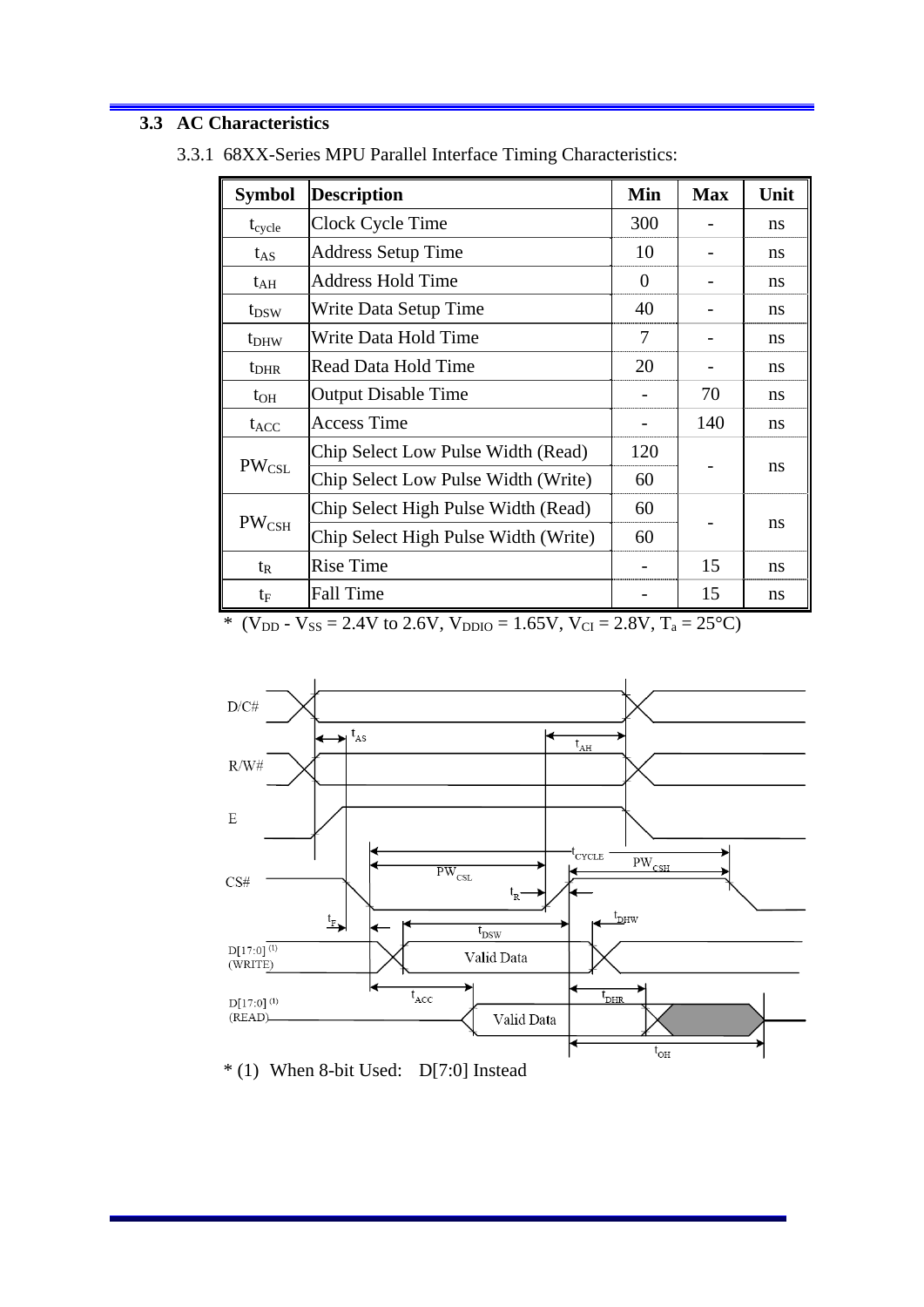| <b>Symbol</b>     | <b>Description</b>                   | Min            | <b>Max</b> | Unit |
|-------------------|--------------------------------------|----------------|------------|------|
| $t_{cycle}$       | Clock Cycle Time                     | 300            |            | ns   |
| $t_{AS}$          | <b>Address Setup Time</b>            | 10             |            | ns   |
| $t_{AH}$          | <b>Address Hold Time</b>             | $\overline{0}$ |            | ns   |
| t <sub>DSW</sub>  | Write Data Setup Time                | 40             |            | ns   |
| t <sub>DHW</sub>  | Write Data Hold Time                 | 7              |            | ns   |
| $t_{\rm DHR}$     | Read Data Hold Time                  | 20             |            | ns   |
| $t_{OH}$          | <b>Output Disable Time</b>           |                | 70         | ns   |
| $t_{ACC}$         | <b>Access Time</b>                   |                | 140        | ns   |
| t <sub>pwLR</sub> | <b>Read Low Time</b>                 | 150            |            | ns   |
| t <sub>PWLW</sub> | <b>Write Low Time</b>                | 60             |            | ns   |
| t <sub>pwHR</sub> | Read High Time                       | 60             |            | ns   |
| t <sub>pwHW</sub> | Write High Time                      | 60             |            | ns   |
| $t_{CS}$          | Chip Select Setup Time               | $\overline{0}$ |            | ns   |
| $t_{\rm CSH}$     | Chip Select Hold Time to Read Signal | $\Omega$       |            | ns   |
| $t_{\rm CSF}$     | Chip Select Hold Time                | 20             |            | ns   |
| $t_{R}$           | <b>Rise Time</b>                     |                | 15         | ns   |
| $t_{\rm F}$       | <b>Fall Time</b>                     |                | 15         | ns   |

3.3.2 80XX-Series MPU Parallel Interface Timing Characteristics:



\* (1) When 8-bit Used: D[7:0] Instead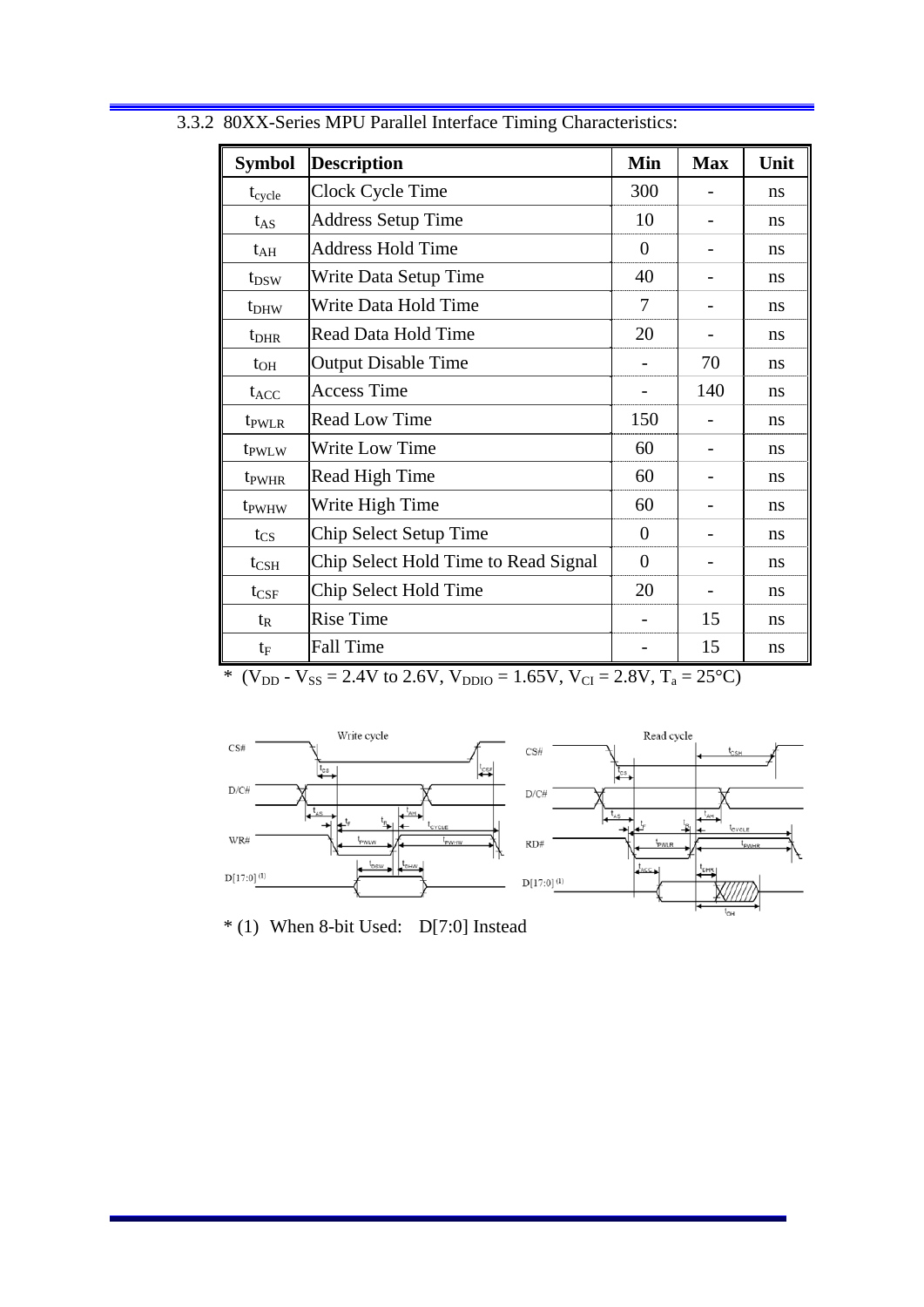| <b>Symbol</b>     | <b>Description</b>        | Min | <b>Max</b> | Unit |
|-------------------|---------------------------|-----|------------|------|
| $t_{cycle}$       | Clock Cycle Time          | 50  |            | ns   |
| $t_{AS}$          | <b>Address Setup Time</b> | 15  |            | ns   |
| $t_{\rm AH}$      | <b>Address Hold Time</b>  | 15  |            | ns   |
| $t_{CSS}$         | Chip Select Setup Time    | 20  |            | ns   |
| $t_{\rm CSH}$     | Chip Select Hold Time     | 10  |            | ns   |
| $t_{DSW}$         | Write Data Setup Time     | 15  |            | ns   |
| t <sub>DHW</sub>  | Write Data Hold Time      | 15  |            | ns   |
| t <sub>CLKL</sub> | Clock Low Time            | 20  |            | ns   |
| $t_{CLKH}$        | Clock High Time           | 20  |            | ns   |
| $t_{R}$           | <b>Rise Time</b>          |     | 15         | ns   |
| $t_{\rm F}$       | <b>Fall Time</b>          |     | 15         | ns   |

3.3.3 Serial Interface Timing Characteristics: (4-wire SPI)



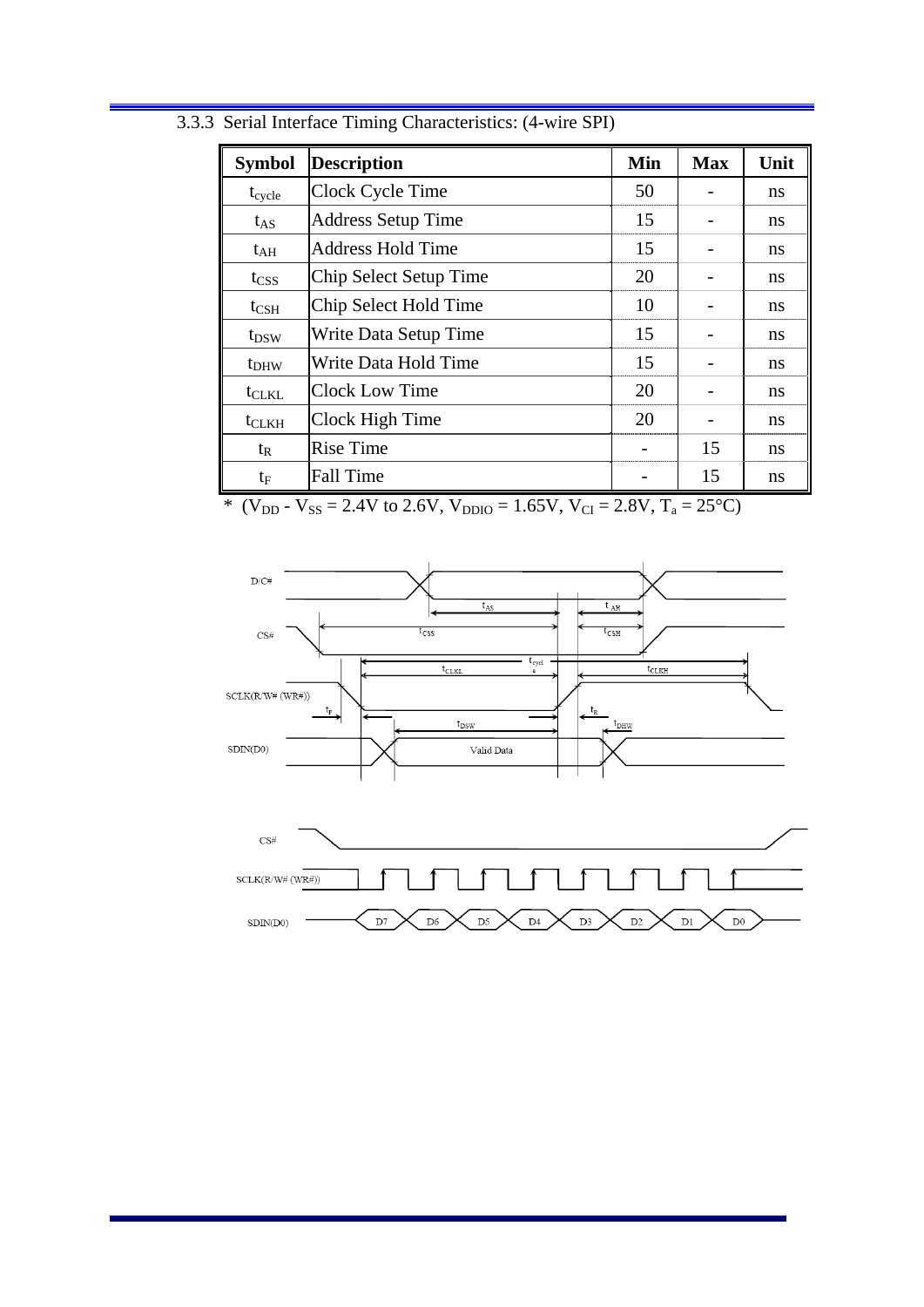| <b>Symbol</b>    | <b>Description</b>     | Min | <b>Max</b> | Unit          |
|------------------|------------------------|-----|------------|---------------|
| $t_{cycle}$      | Clock Cycle Time       | 50  |            | ns            |
| t <sub>CSS</sub> | Chip Select Setup Time | 20  |            | ns            |
| $t_{\rm CSH}$    | Chip Select Hold Time  | 10  |            | <sub>ns</sub> |
| t <sub>DSW</sub> | Write Data Setup Time  | 15  |            | ns            |
| t <sub>DHW</sub> | Write Data Hold Time   | 15  |            | ns            |
| $t_{CLKL}$       | <b>Clock Low Time</b>  | 20  |            | ns            |
| $t_{CLKH}$       | Clock High Time        | 20  |            | ns            |
| $t_{R}$          | <b>Rise Time</b>       |     | 15         | ns            |
| te               | <b>Fall Time</b>       |     | 15         | ns            |

3.3.4 Serial Interface Timing Characteristics: (3-wire SPI)

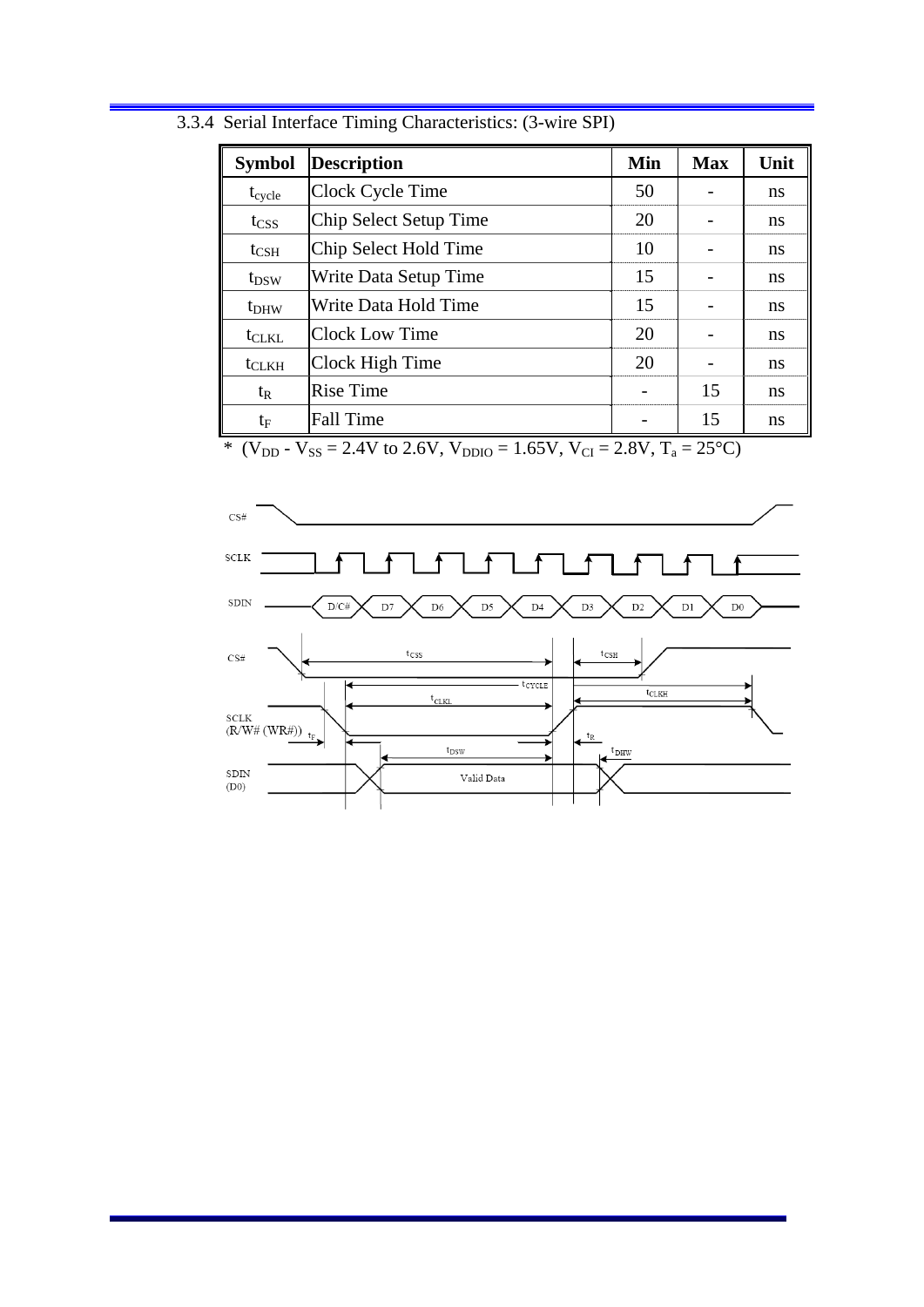### *4. Functional Specification*

### **4.1. Commands**

Refer to the Technical Manual for the SSD1351

### **4.2 Power down and Power up Sequence**

To protect OEL panel and extend the panel life time, the driver IC power up/down routine should include a delay period between high voltage and low voltage power sources during turn on/off. It gives the OEL panel enough time to complete the action of charge and discharge before/after the operation.

- 4.2.1 Power up Sequence:
	- 1. Power up  $V_{CI}$  &  $V_{DDIO}$
	- 2. Send Display off command
	- 3. Initialization
	- 4. Clear Screen
	- 5. Power up  $V_{CC}$
	- 6. Delay 100ms (when  $V_{CC}$  is stable)
	- 7. Send Display on command

#### 4.2.2 Power down Sequence:

- 1. Send Display off command
- 2. Power down  $V_{CC}$
- 3. Delay 100ms (when  $V_{CC}$  is reach 0 and panel is completely discharges)
- 4. Power down  $V_{CI} & V_{DDIO}$





#### **4.3 Reset Circuit**

When RES# input is low, the chip is initialized with the following status:

- 1. Display is OFF
- 2. 128(RGB)×128 Display Mode
- 3. Normal segment and display data column and row address mapping (SEG0 mapped to column address 00h and COM0 mapped to row address 00h)
- 4. Display start line is set at display RAM address 0
- 5. Column address counter is set at 0
- 6. Normal scan direction of the COM outputs
- 7. Command A2h, B1h, B3h, BBh, BEh are locked by command FDh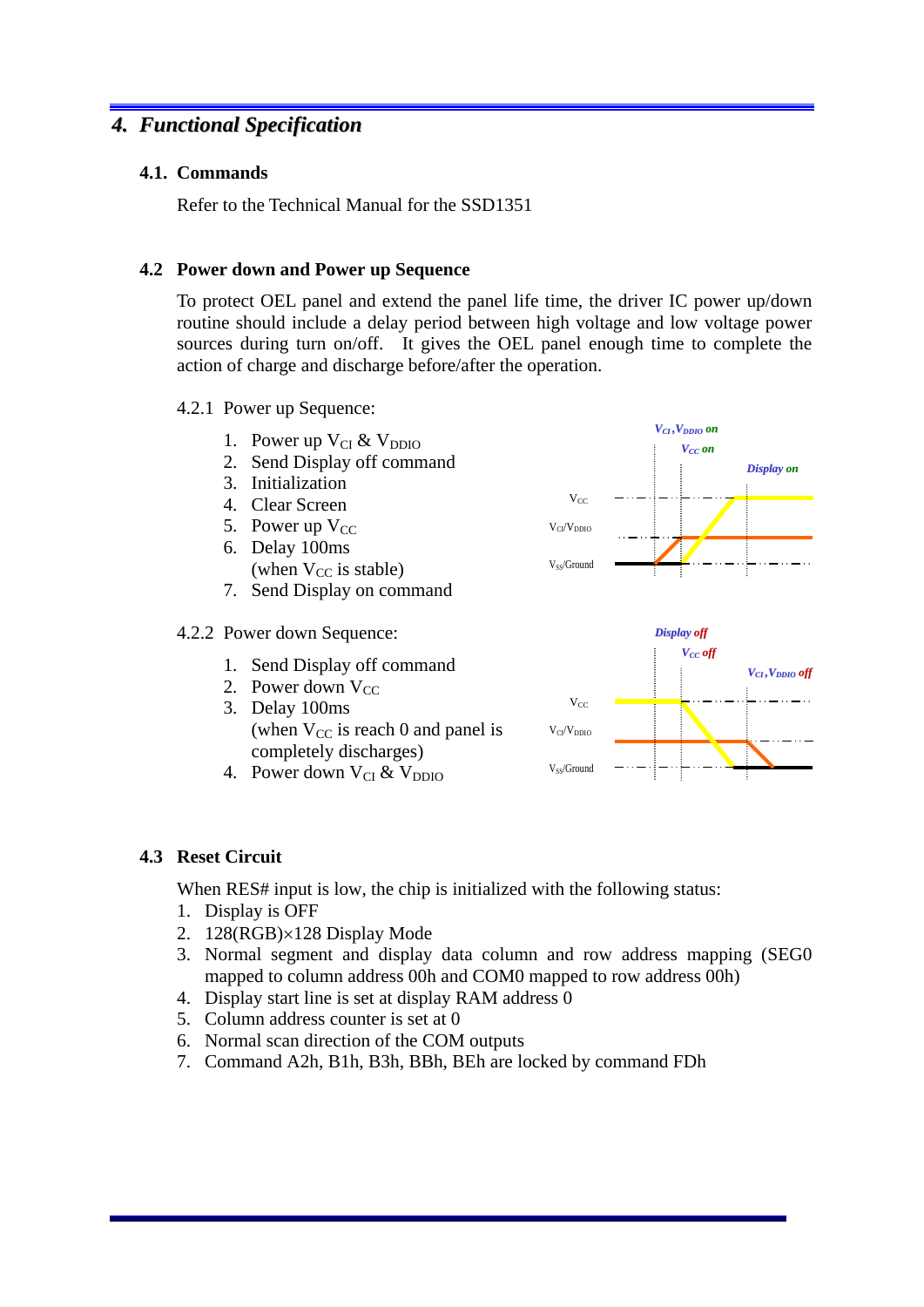### **4.4 Actual Application Example**

Command usage and explanation of an actual example

<Initialization>



If the noise is accidentally occurred at the displaying window during the operation, please reset the display in order to recover the display function.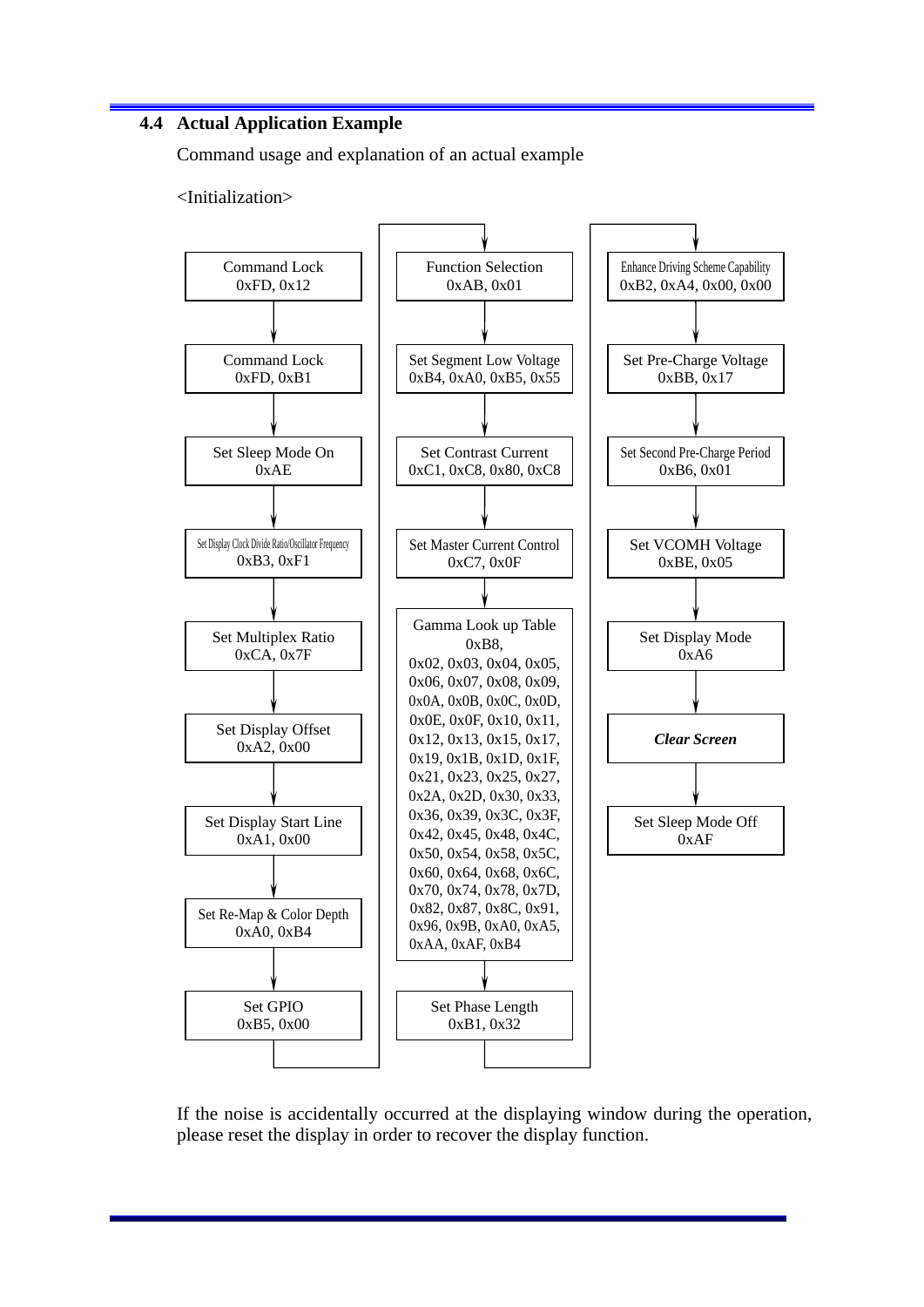### *5. Reliability*

### **5.1 Contents of Reliability Tests**

| <b>Item</b>                                | <b>Conditions</b>                                                       | Criteria        |  |
|--------------------------------------------|-------------------------------------------------------------------------|-----------------|--|
| <b>High Temperature Operation</b>          | $70^{\circ}$ C, 240 hrs                                                 |                 |  |
| Low Temperature Operation                  | $-30^{\circ}$ C, 240 hrs                                                | The operational |  |
| High Temperature Storage                   | 80°C, 240 hrs                                                           |                 |  |
| Low Temperature Storage                    | $-40^{\circ}$ C, 240 hrs                                                | functions work. |  |
| <b>High Temperature/Humidity Operation</b> | 60°C, 90% RH, 120 hrs                                                   |                 |  |
| <b>Thermal Shock</b>                       | $-40\degree C \Leftrightarrow 85\degree C$ , 24 cycles<br>60 mins dwell |                 |  |

\* The samples used for the above tests do not include polarizer.

\* No moisture condensation is observed during tests.

### **5.2 Lifetime**

End of lifetime is specified as 50% of initial brightness.

| <b>Parameter</b>             | Min    | <b>Max</b> | Unit | <b>Condition</b>                        | <b>Notes</b> |
|------------------------------|--------|------------|------|-----------------------------------------|--------------|
| Operating Life Time   10,000 |        |            | hr   | 90 cd/m <sup>2</sup> , 50% Checkerboard |              |
| Storage Life Time            | 20,000 |            | hr   | $T_a = 25$ °C, 50% RH                   |              |

Note 6: The average operating lifetime at room temperature is estimated by the accelerated operation at high temperature conditions.

### **5.3 Failure Check Standard**

After the completion of the described reliability test, the samples were left at room temperature for 2 hrs prior to conducting the failure test at 23±5°C; 55±15% RH.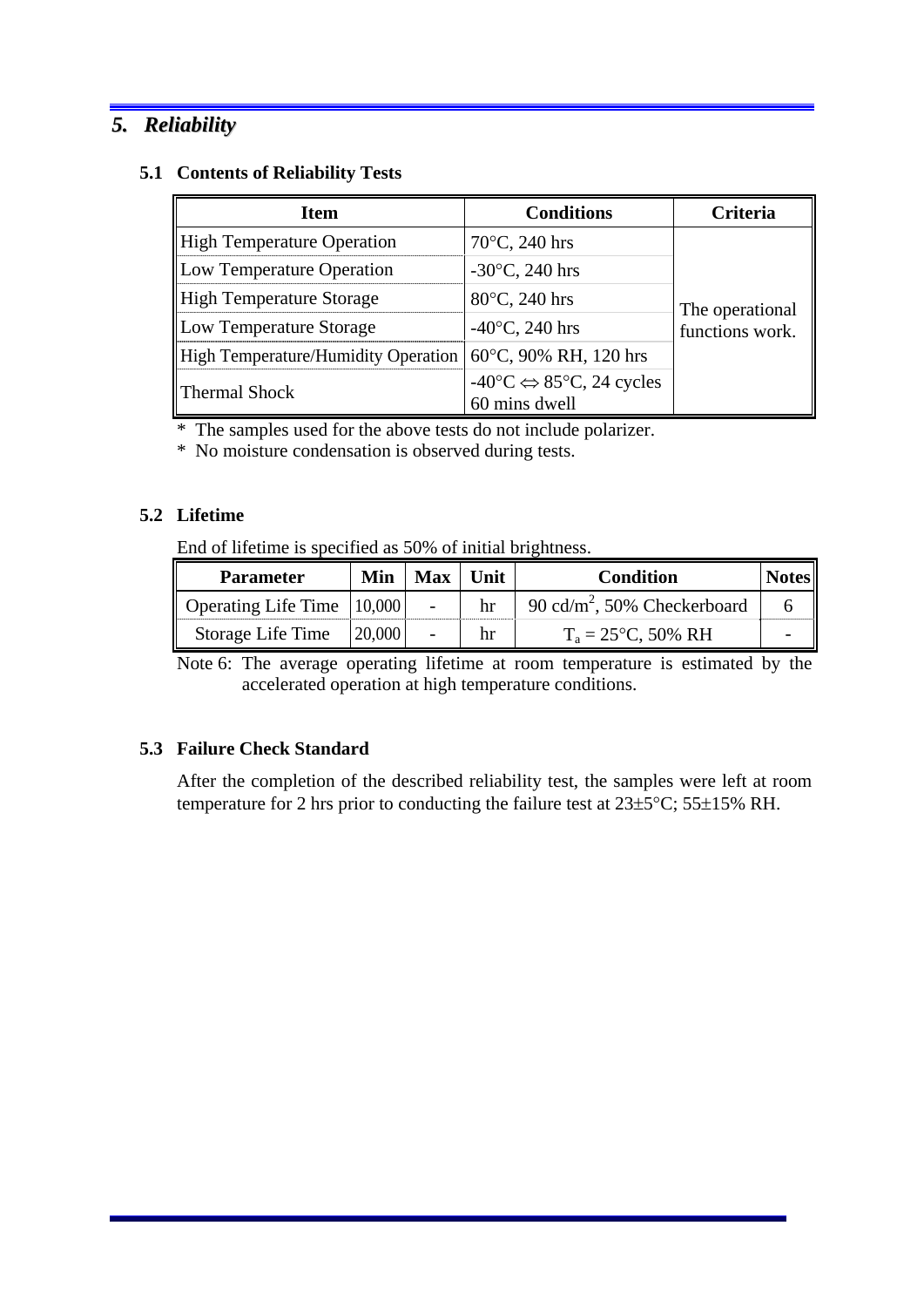## *6. Outgoing Quality Control Specifications*

### **6.1 Environment Required**

Customer's test & measurement are required to be conducted under the following conditions:

| Temperature:                                                  | $23 \pm 5$ °C   |
|---------------------------------------------------------------|-----------------|
| Humidity:                                                     | $55 \pm 15$ %RH |
| <b>Fluorescent Lamp:</b>                                      | 30W             |
| Distance between the Panel $&$ Lamp:                          | $\geq 50$ cm    |
| Distance between the Panel $&$ Eyes of the Inspector:         | $\geq 30$ cm    |
| Finger glove (or finger cover) must be worn by the inspector. |                 |
| Inspection table or jig must be anti-electrostatic.           |                 |

### **6.2 Sampling Plan**

Level II, Normal Inspection, Single Sampling, MIL-STD-105E

### **6.3 Criteria & Acceptable Quality Level**

| <b>Partition</b> | <b>AQL</b> | <b>Definition</b>                       |  |
|------------------|------------|-----------------------------------------|--|
| Major            | 0.65       | Defects in Pattern Check (Display On)   |  |
| Minor            | $\Lambda$  | Defects in Cosmetic Check (Display Off) |  |

### 6.3.1 Cosmetic Check (Display Off) in Non-Active Area

| <b>Check Item</b>                | <b>Classification</b> | <b>Criteria</b>                                                                   |
|----------------------------------|-----------------------|-----------------------------------------------------------------------------------|
| Panel<br><b>General Chipping</b> | Minor                 | $X > 6$ mm (Along with Edge)<br>$Y > 1$ mm (Perpendicular to edge)<br>Y<br>X<br>Y |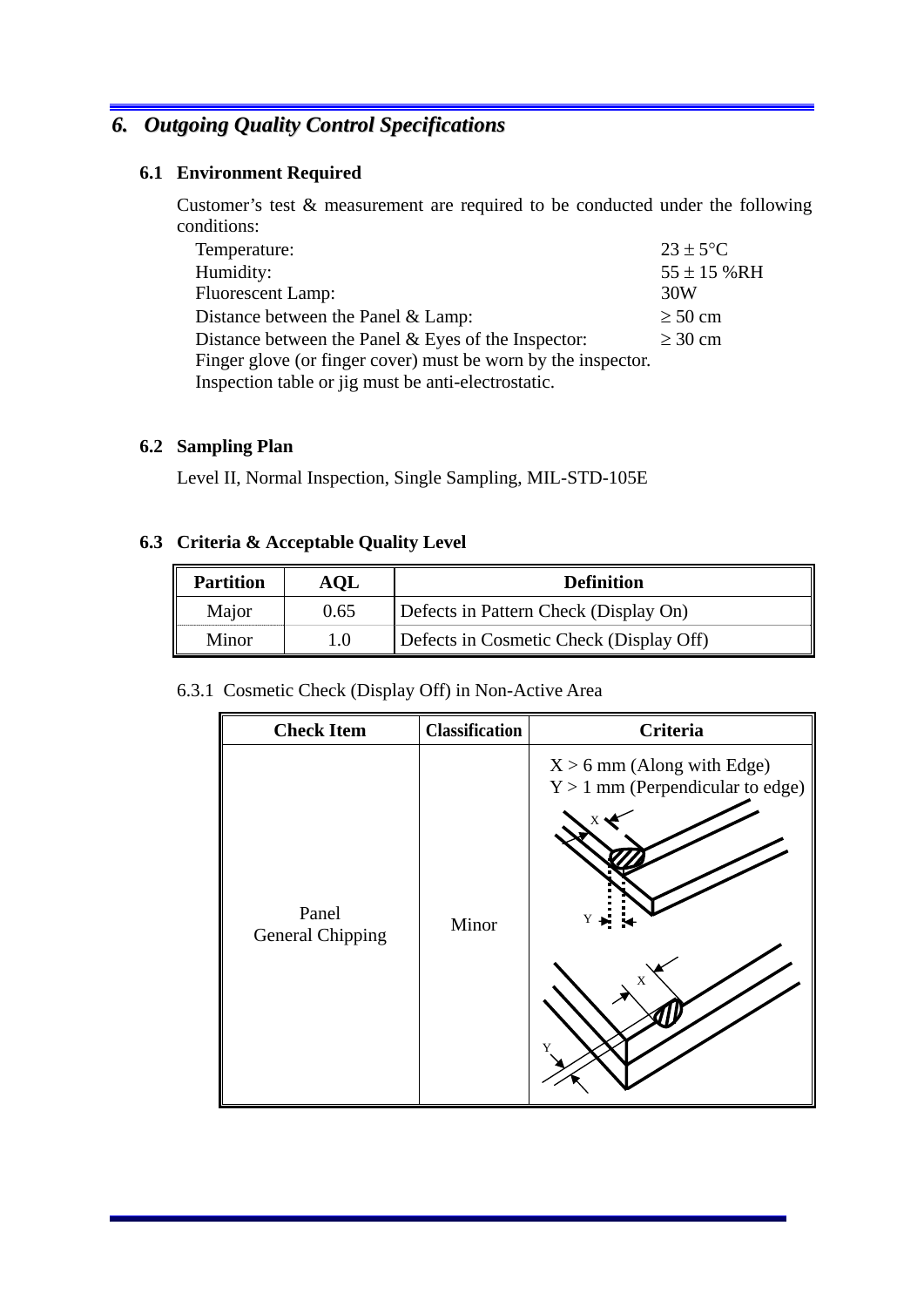| <b>Check Item</b>                           | <b>Classification</b> | <b>Criteria</b>                          |
|---------------------------------------------|-----------------------|------------------------------------------|
| Panel Crack                                 | Minor                 | Any crack is not allowable.              |
| <b>Cupper Exposed</b><br>(Even Pin or Film) | Minor                 | Not Allowable by Naked Eye<br>Inspection |
| Film or Trace Damage                        | Minor                 |                                          |
| <b>Terminal Lead Twist</b>                  | Minor                 | Not Allowable<br>D. TWISTED LEAD         |
| <b>Terminal Lead Broken</b>                 | Minor                 | Not Allowable<br>A. BROKEN LEAD          |
| <b>Terminal Lead Prober</b><br>Mark         | Acceptable            |                                          |

6.3.1 Cosmetic Check (Display Off) in Non-Active Area (Continued)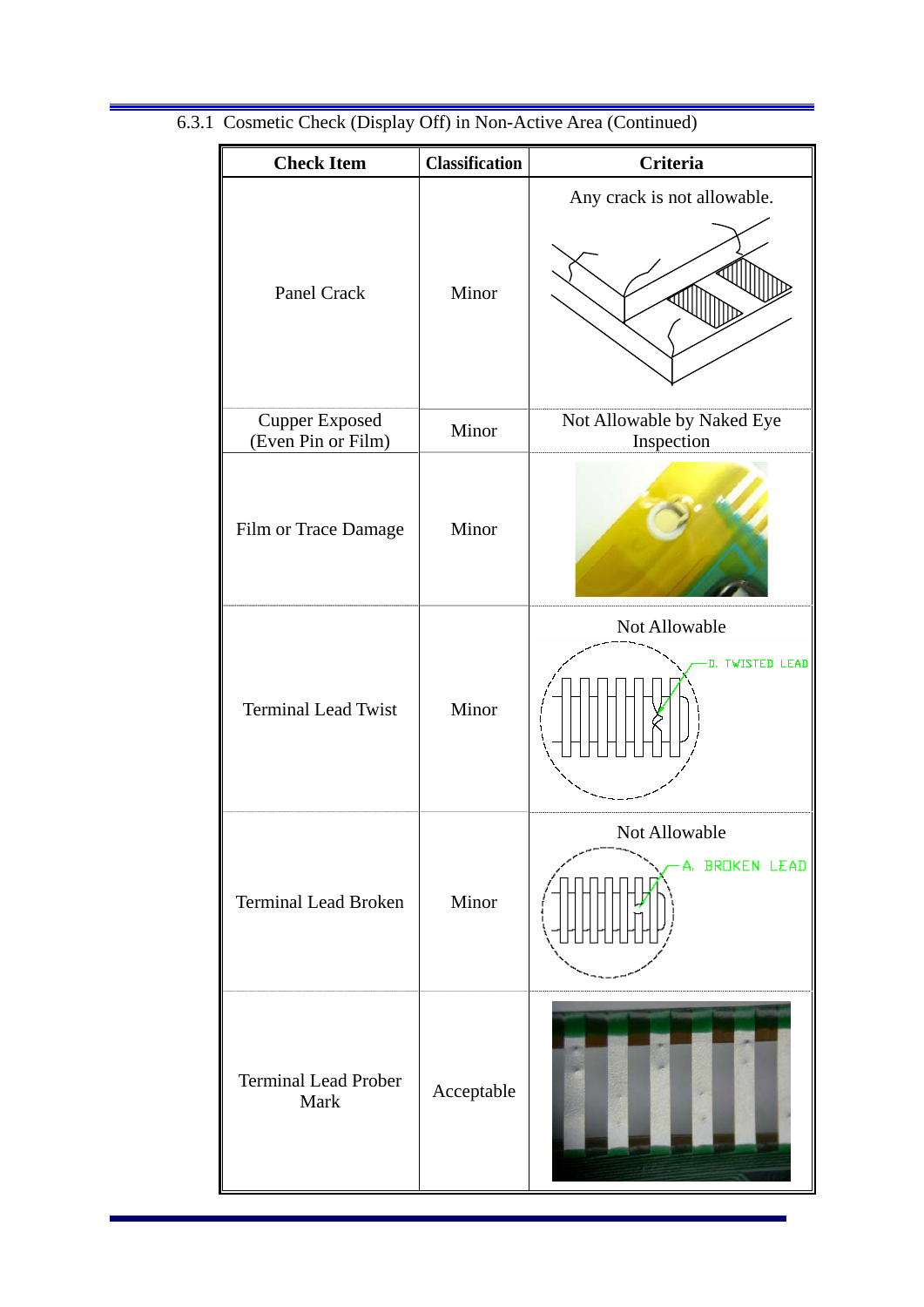| <b>Check Item</b>                                                             | <b>Classification</b> | <b>Criteria</b>                                              |
|-------------------------------------------------------------------------------|-----------------------|--------------------------------------------------------------|
| <b>Terminal Lead Bent</b>                                                     | Minor                 | NG if any bent lead cause lead<br>shorting.<br>AD SHORTING   |
| (Not Twist or Broken)                                                         | Minor                 | NG for horizontally bent lead more<br>than 50% of its width. |
| <b>Glue or Contamination</b><br>on Pin<br>(Couldn't Be Removed<br>by Alcohol) | Minor                 |                                                              |
| <b>Ink Marking on Back</b><br>Side of panel<br>(Exclude on Film)              | Acceptable            | Ignore for Any                                               |

6.3.1 Cosmetic Check (Display Off) in Non-Active Area (Continued)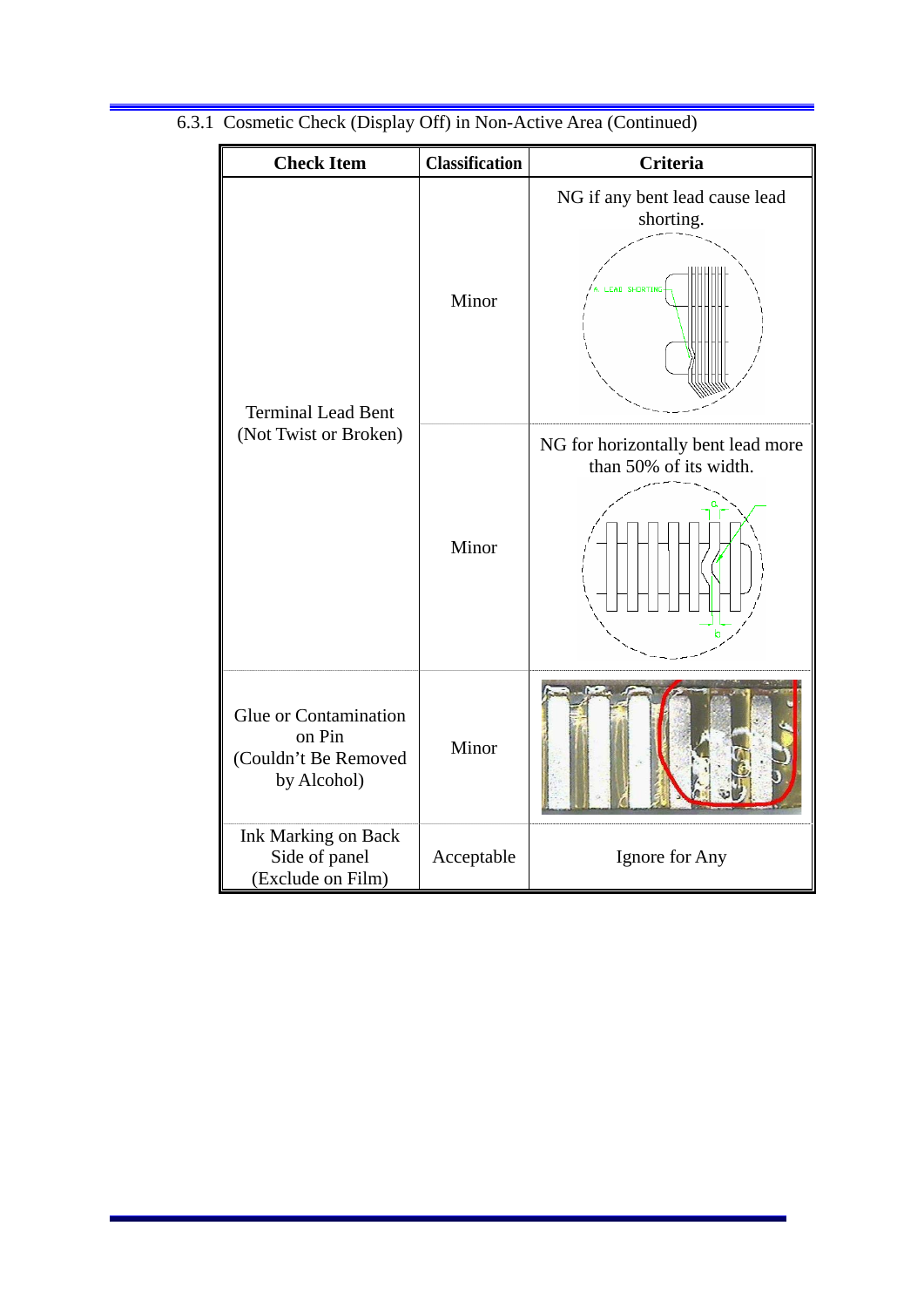6.3.2 Cosmetic Check (Display Off) in Active Area

| <b>Check Item</b>                                                   | <b>Classification</b> | <b>Criteria</b>                                                                                  |
|---------------------------------------------------------------------|-----------------------|--------------------------------------------------------------------------------------------------|
| Any Dirt & Scratch on<br>Protective Film                            | Acceptable            | Ignore for Any                                                                                   |
| Scratches, Fiber, Line-Shape<br>Defect<br>(On Polarizer)            | Minor                 | $W \leq 0.1$<br>Ignore<br>$n \leq 1$<br>$W > 0.1, L \le 2$<br>L > 2<br>$n = 0$                   |
| Dirt, Spot-Shape Defect<br>(On Polarizer)                           | Minor                 | $\Phi \leq 0.1$<br>Ignore<br>$n \leq 1$<br>$0.1 < \Phi \leq 0.25$<br>$0.25 < \Phi$<br>$n = 0$    |
| Dent, Bubbles, White spot<br>(Any Transparent Spot on<br>Polarizer) | Minor                 | $\Phi \leq 0.5$<br>$\rightarrow$ Ignore if no Influence on<br>Display<br>$0.5 < \Phi$<br>$n = 0$ |
| Fingerprint, Flow Mark<br>(On Polarizer)                            | Minor                 | Not allowable                                                                                    |

It is recommended to execute in clear room environment (class 10k) if actual in necessary.

\* Protective film should not be tear off when cosmetic check.

\*\* Definition of W & L &  $\Phi$  (Unit: mm):  $\Phi = (a + b)/2$ 

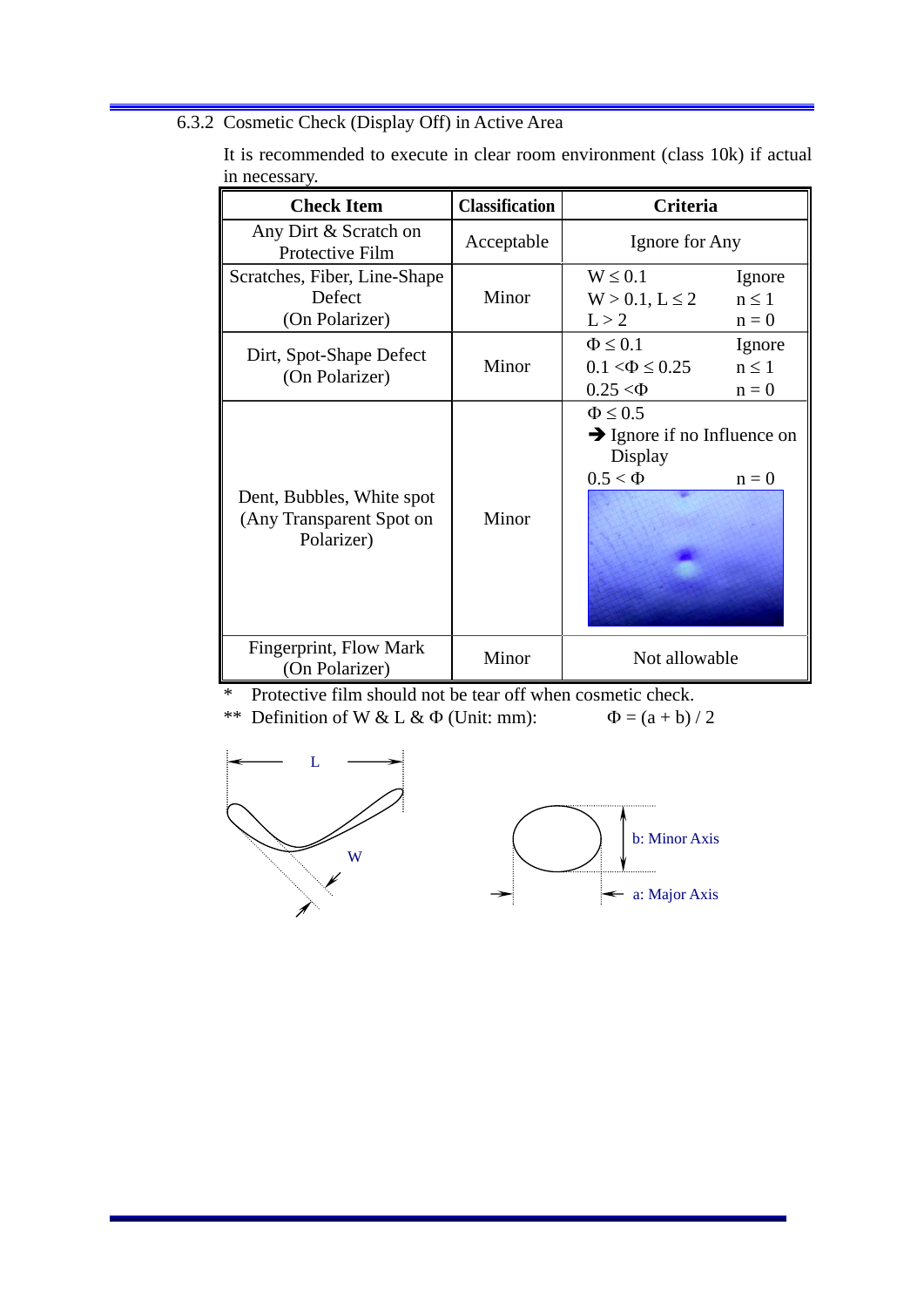| <b>Check Item</b>                                    | <b>Classification</b> | <b>Criteria</b> |
|------------------------------------------------------|-----------------------|-----------------|
| No Display                                           | Major                 | Not allowable   |
| <b>Bright Line</b>                                   | Major                 |                 |
| <b>Missed Line</b>                                   | Major                 |                 |
| Pixel Short                                          | Major                 |                 |
| Darker Pixel                                         | Major                 | Œ               |
| Wrong Display                                        | Major                 |                 |
| Un-Uniform (Luminance<br>Variation within a Display) | Major                 |                 |

# 6.3.3 Pattern Check (Display On) in Active Area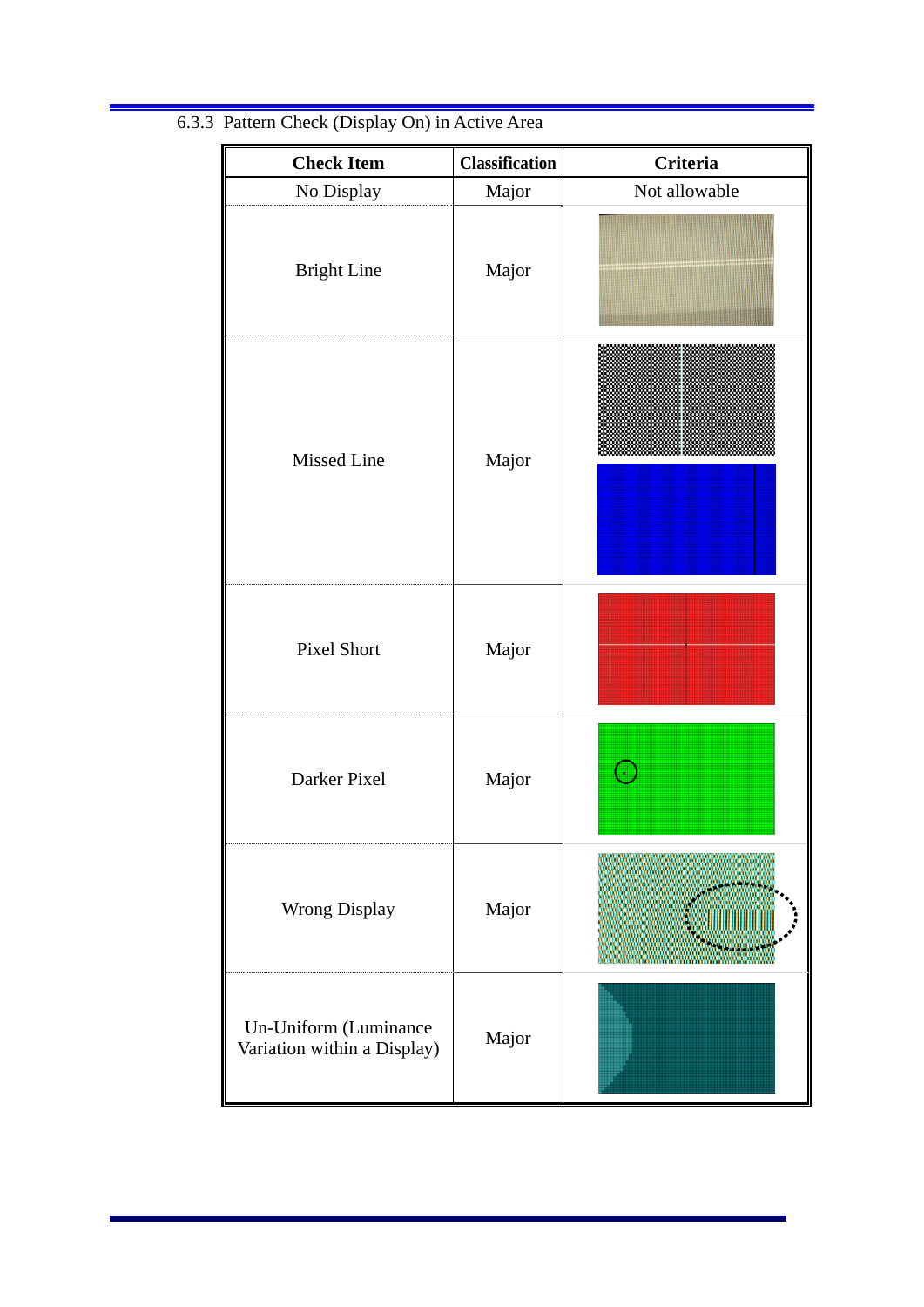# *7. Package Specifications*



| Item                 |     |         | Quantity                                 |
|----------------------|-----|---------|------------------------------------------|
| <b>Holding Trays</b> | (A) | 15      | per Primary Box                          |
| <b>Total Trays</b>   | (B) | 16      | per Primary Box (Including 1 Empty Tray) |
| Primary Box          |     | $1 - 4$ | per Carton (4 as Major / Maximum)        |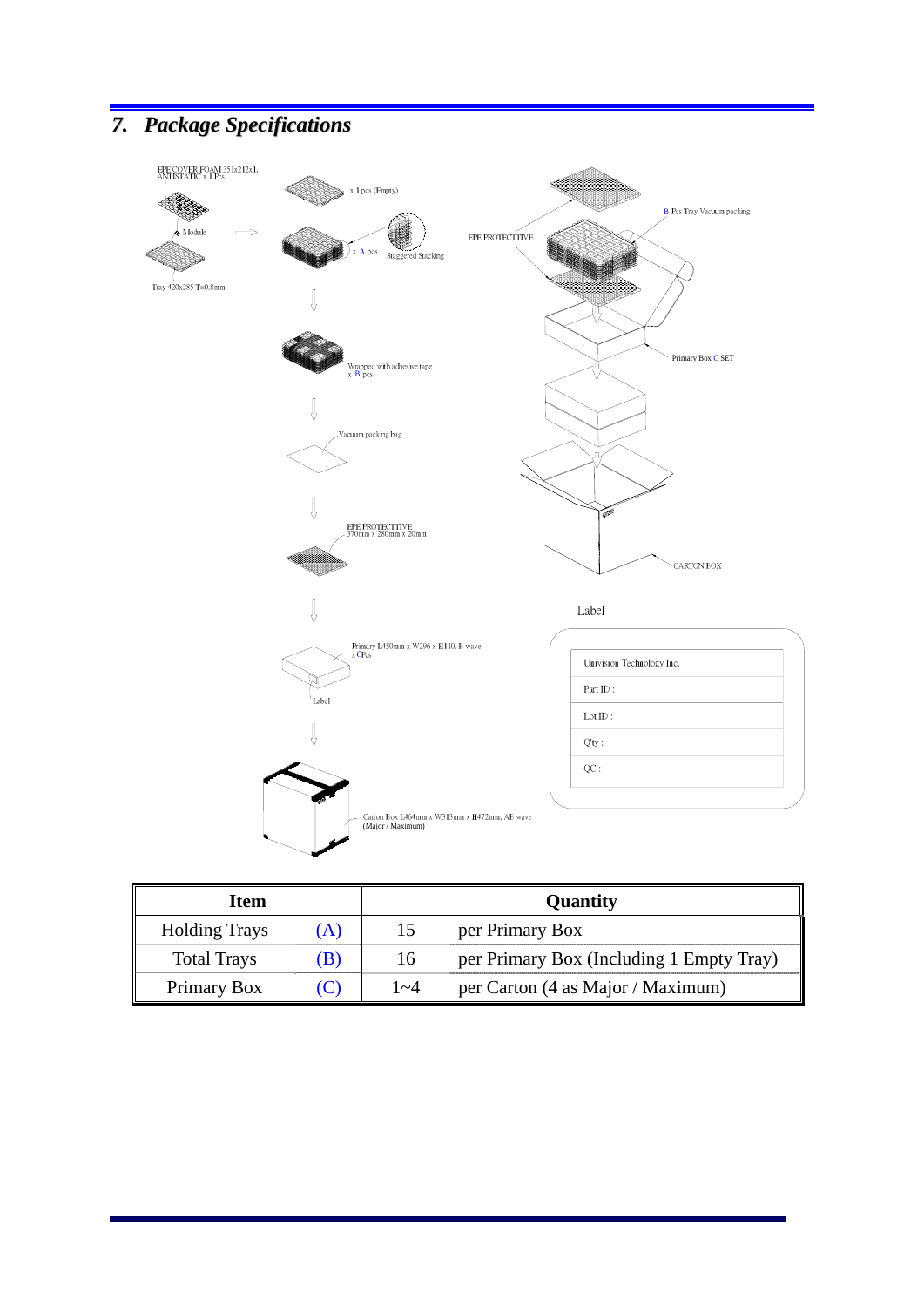### *8. Precautions When Using These OEL Display Modules*

### **8.1 Handling Precautions**

- 1) Since the display panel is being made of glass, do not apply mechanical impacts such us dropping from a high position.
- 2) If the display panel is broken by some accident and the internal organic substance leaks out, be careful not to inhale nor lick the organic substance.
- 3) If pressure is applied to the display surface or its neighborhood of the OEL display module, the cell structure may be damaged and be careful not to apply pressure to these sections.
- 4) The polarizer covering the surface of the OEL display module is soft and easily scratched. Please be careful when handling the OEL display module.
- 5) When the surface of the polarizer of the OEL display module has soil, clean the surface. It takes advantage of by using following adhesion tape.

\* Scotch Mending Tape No. 810 or an equivalent

Never try to breathe upon the soiled surface nor wipe the surface using cloth containing solvent such as ethyl alcohol, since the surface of the polarizer will become cloudy.

Also, pay attention that the following liquid and solvent may spoil the polarizer: \* Water

- \* Ketone
- \* Aromatic Solvents
- 6) Hold OEL display module very carefully when placing OEL display module into the system housing. Do not apply excessive stress or pressure to OEL display module. And, do not over bend the film with electrode pattern layouts. These stresses will influence the display performance. Also, secure sufficient rigidity for the outer cases.



- 7) Do not apply stress to the LSI chips and the surrounding molded sections.
- 8) Do not disassemble nor modify the OEL display module.
- 9) Do not apply input signals while the logic power is off.
- 10) Pay sufficient attention to the working environments when handing OEL display modules to prevent occurrence of element breakage accidents by static electricity.
	- \* Be sure to make human body grounding when handling OEL display modules.
	- \* Be sure to ground tools to use or assembly such as soldering irons.
	- \* To suppress generation of static electricity, avoid carrying out assembly work under dry environments.
	- \* Protective film is being applied to the surface of the display panel of the OEL display module. Be careful since static electricity may be generated when exfoliating the protective film.
- 11) Protection film is being applied to the surface of the display panel and removes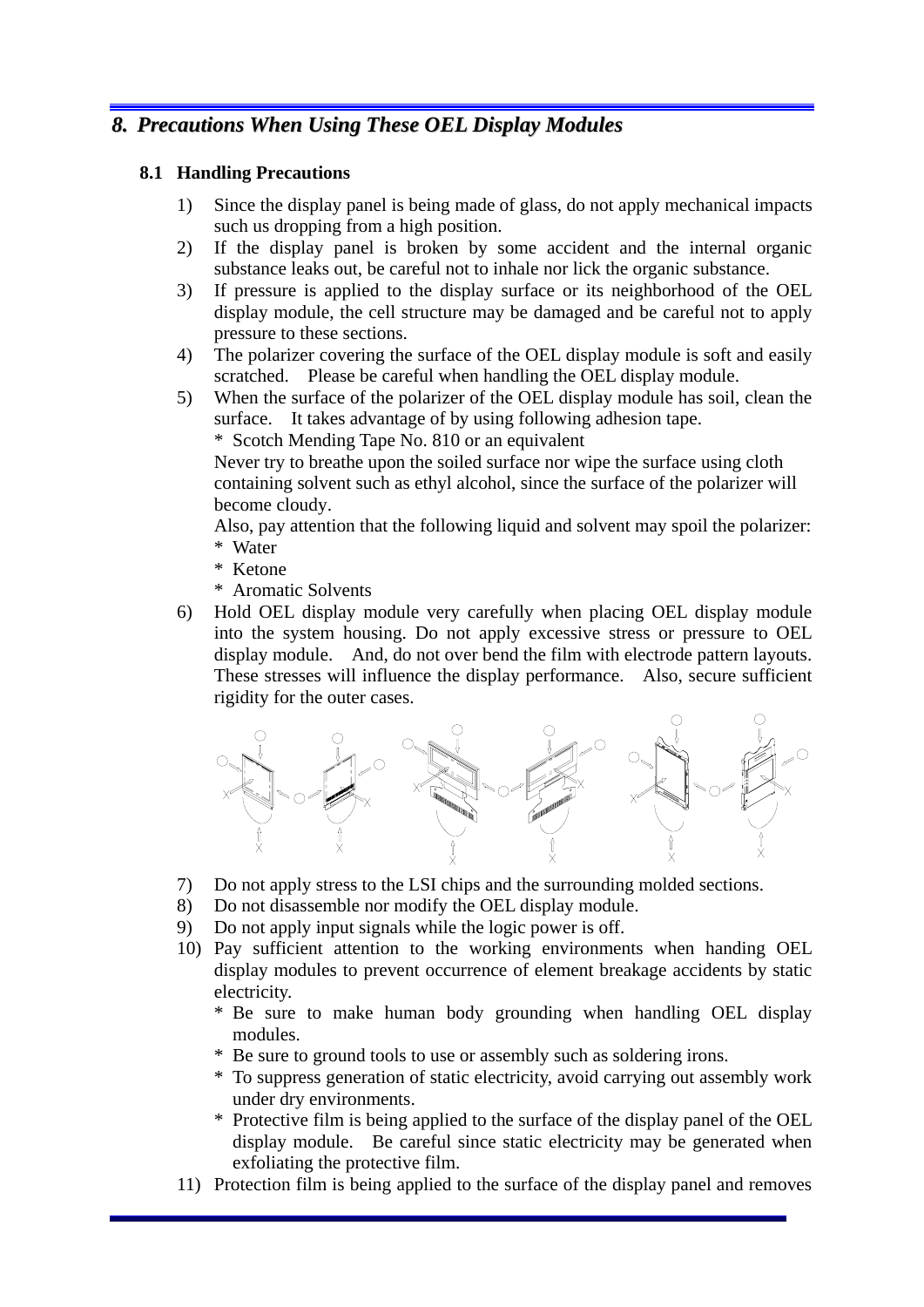the protection film before assembling it. At this time, if the OEL display module has been stored for a long period of time, residue adhesive material of the protection film may remain on the surface of the display panel after removed of the film. In such case, remove the residue material by the method introduced in the above Section 5).

12) If electric current is applied when the OEL display module is being dewed or when it is placed under high humidity environments, the electrodes may be corroded and be careful to avoid the above.

### **8.2 Storage Precautions**

1) When storing OEL display modules, put them in static electricity preventive bags avoiding exposure to direct sun light nor to lights of fluorescent lamps, etc. and, also, avoiding high temperature and high humidity environments or low temperature (less than  $0^{\circ}$ C) environments. (We recommend you to store these modules in the packaged state when they were shipped from Topwin Technology Inc.)

At that time, be careful not to let water drops adhere to the packages or bags nor let dewing occur with them.

2) If electric current is applied when water drops are adhering to the surface of the OEL display module, when the OEL display module is being dewed or when it is placed under high humidity environments, the electrodes may be corroded and be careful about the above.

### **8.3 Designing Precautions**

- 1) The absolute maximum ratings are the ratings which cannot be exceeded for OEL display module, and if these values are exceeded, panel damage may be happen.
- 2) To prevent occurrence of malfunctioning by noise, pay attention to satisfy the VIL and VIH specifications and, at the same time, to make the signal line cable as short as possible.
- 3) We recommend you to install excess current preventive unit (fuses, etc.) to the power circuit (VCI). (Recommend value: 0.5A)
- 4) Pay sufficient attention to avoid occurrence of mutual noise interference with the neighboring devices.
- 5) As for EMI, take necessary measures on the equipment side basically.
- 6) When fastening the OEL display module, fasten the external plastic housing section.
- 7) If power supply to the OEL display module is forcibly shut down by such errors as taking out the main battery while the OEL display panel is in operation, we cannot guarantee the quality of this OEL display module.
- 8) The electric potential to be connected to the rear face of the IC chip should be as follows: SSD1351
	- \* Connection (contact) to any other potential than the above may lead to rupture of the IC.